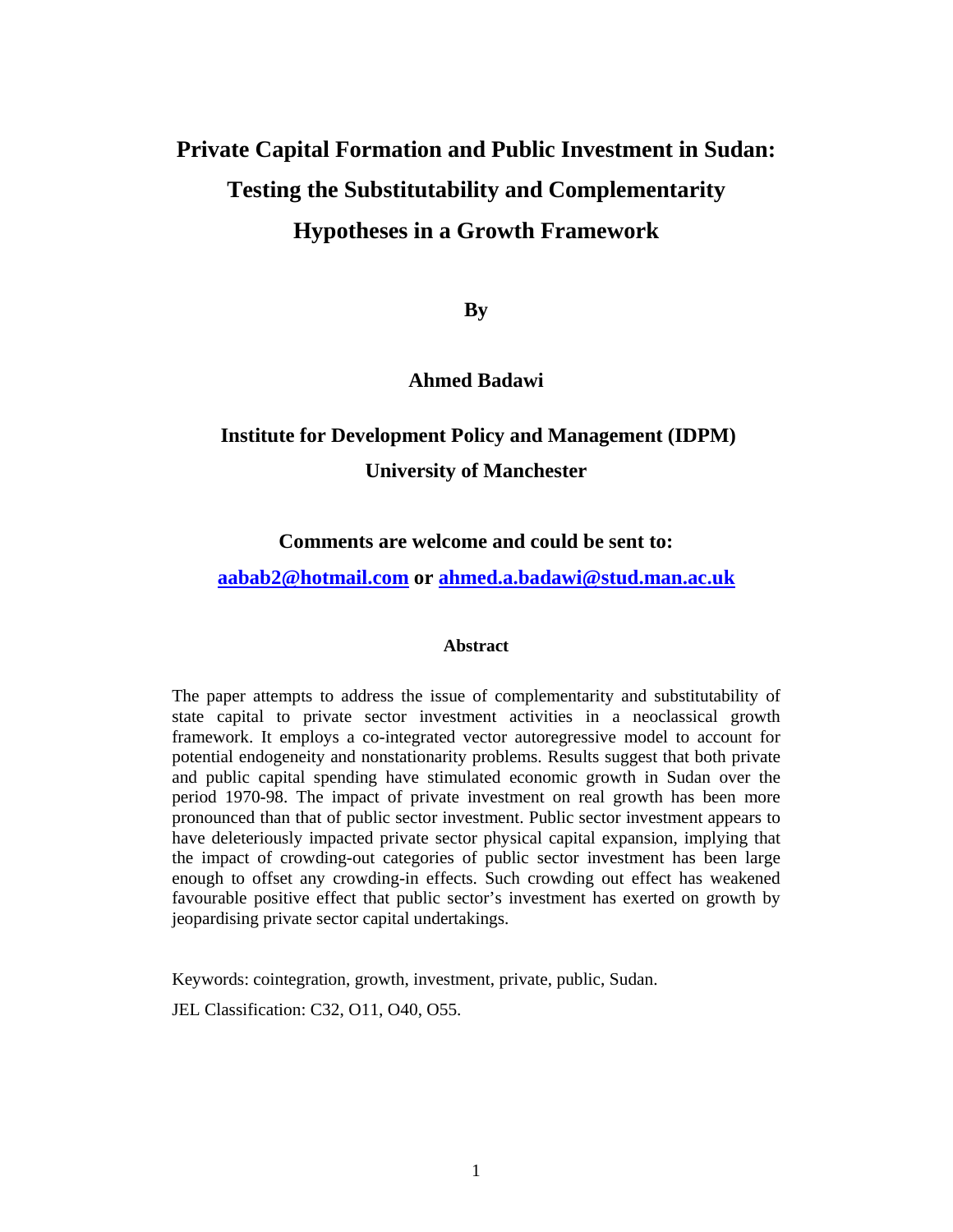#### **1. Introduction:**

 $\overline{a}$ 

The impact of government spending on private spending constitutes one of the central issues in empirical and policy debates. A widely held view envisages that the content of government's expenditure programmes and the pattern of financing these programmes have unnegligible repercussions on expenditure and saving decisions of household and corporate sectors.<sup>1</sup> One important aspect is the impact of government capital spending and finance decisions on private sector investment. The effect of government activity on private sector activity may take two forms - direct and indirect. The direct form is where the corporate sector subsumes government saving and spending behaviour in their structural behavioural decisions on investment; the so-called ultrarationality (David and Scadding, 1974). In other words, government saving and spending variables may feature as exogenous variables in private sector utilities and expenditures functions. Under the ultrarationality hypothesis, an increase in government capital spending may crowd out private investment if the private sector views public capital investment as a substitute for private investment, and if the private sector conceives that the deficit created by public capital expenditure is taxfinanced.<sup>2</sup> The relationship between the two types of investments is either complementary or substitutive. Such a relation, however, should be understood by distinguishing different contents of public investment.

Infrastructure investment is likely to be related in a rather different way to private capital profitability when compared to public expenditure in non-infrastructure investments. The provision of public services that reduce the cost of production of the private sector would have a positive impact on the profitability of private investment. Public investment as such is expected to be a direct complement to output produced by private sector. The displacement of private investment by public investment is likely to be large in economies where private consumption is fairly stable (so the whole crowding out falls on investment) and output is supply-constrained. In such

<sup>&</sup>lt;sup>1</sup> See von Furstenberg and Malkiel (1977) for a thorough survey of the related literature.

 $2$  The private sector perception of the method of deficit finance has a bearing on other sorts of crowding-out. An increase in taxation or public savings crowds out private savings (and increases private consumption) and thereby discourages investment. This sort of crowding out requires that taxes be lump sum and that the private sector perceives public savings as a substitute for private savings; for example, pension and social insurance deductions are often viewed as substitutes for private savings. For more discussion about private saving crowding-out see David and Scadding (1974).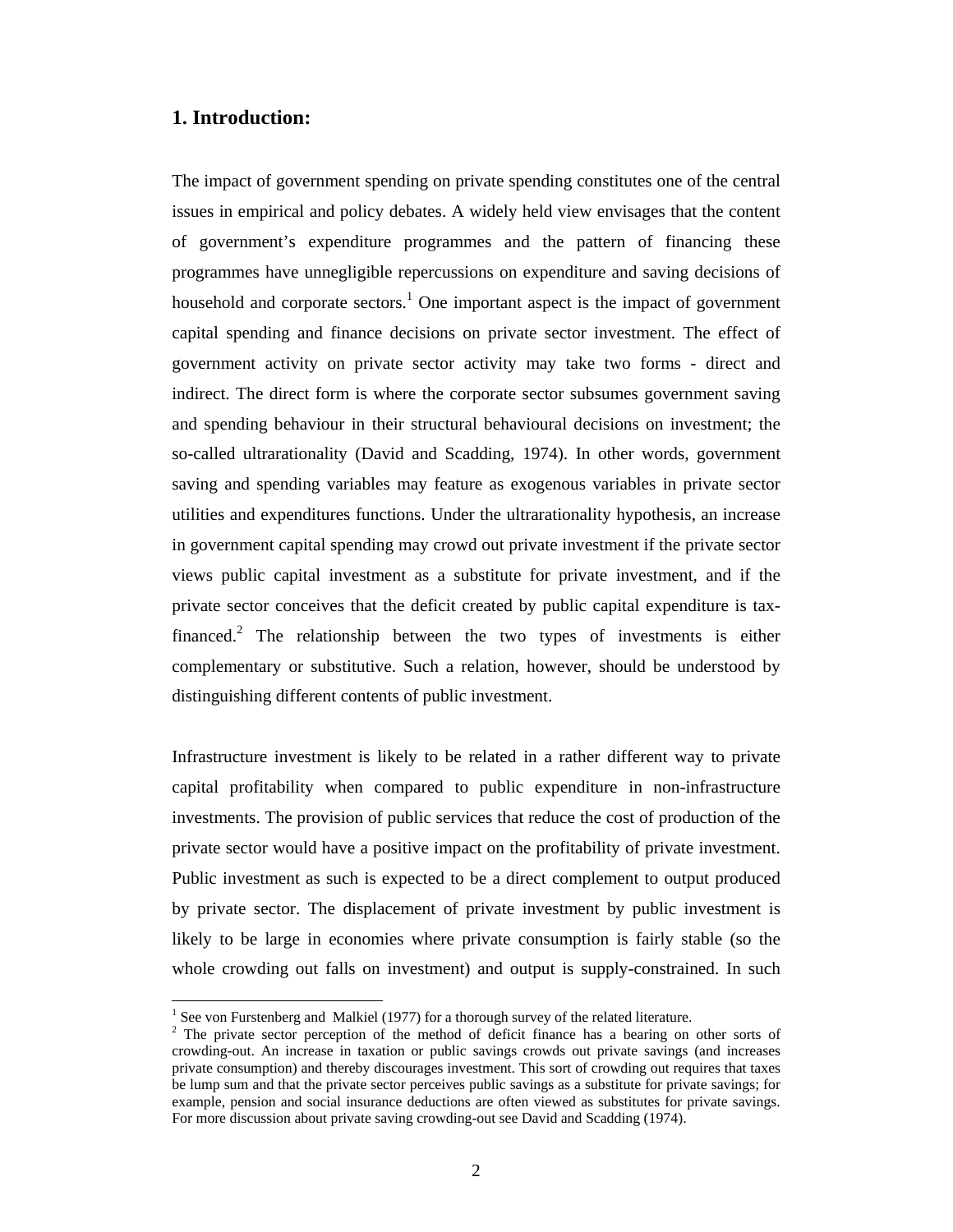situations an *ex-ante* crowding out would prevail where an extra dollar of government investment would discard a dollar of private investment expenditure.

Unlike *ex ante* crowding out where the negative effect on private investment is due to ultrarationality, *ex post* or indirect crowding-out is precipitated by an increase in interest rates and cost of finance.<sup>1</sup> Expansion in government spending exerts an upward pressure on interest rates and thereby generates a substitution of public investment for private investment.<sup>2</sup> Assuming full employment of resources and a classical labour market, the increase in public investment and thereby rise in interest rate may displace an equal amount of private investment, causing a 100% crowding out, irrespective of how the private sector views government actions, provided that consumption rate and demand for money are stable, and that monetary policy is unchanged.<sup>3</sup> If resources are less than fully utilised and the economy is within its possibility frontier, expansion in public investment may *partially* crowd out private investment, and the magnitude of displacement of private investment depends on the responsiveness of investment and demand for money functions to interest rate changes. This partial long-run relief to private investment is due to expansion in real output following an expansionary fiscal policy.

The two types of direct and indirect (or *ex ante* and *ex post*) crowding-out described above are intimately related to demand-side impacts of government capital expansion. However, competition of public and private sectors is not only confined to the demand-side of the economy, it extends to competition over supply of resources. In an economy operating on its production possibility frontier, the involvement of the

<sup>&</sup>lt;sup>1</sup> The terms *ex ante* and *ex post* crowding out were invoked by David and Scadding, 1974, p. 243.

 $2$  In this respect we may need to point out two things relating to increase in interest rates. First, the increase in the interest rate implies higher future obligations to the government in the form of interest payments, given that the deficit is bond-financed, and consequently generates future deficits. Second, increase in interest rate will not discourage public capital expansion for government capital expenditure is assumed exogenous, and is the cause of increase in interest rates rather than an effect of it. However, even if government decision on capital expansion is endogenously determined, interest rate would have a little effect on public investment compared to private investment. Private sector is often viewed to employ a higher rate of discount to future returns on investment than government does due to credit rationing and lack of institutional privilege.

<sup>&</sup>lt;sup>3</sup> In fact, a rise in interest rate under *ex post* crowding out does not reflect a scarcity of capital resources it rather reflects scarcity of money balances due to interest-generated portfolio adjustments. Therefore if fiscal policy had been accompanied by an expansionary monetary policy, which aimed to increase money supply, private investment might have expanded or remained the same (depending on the direction of interest rate). In this respect, investment crowding-out could be thought of as a result of a restrictive monetary policy rather than a public capital expansion (Buiter, 1977, p.313).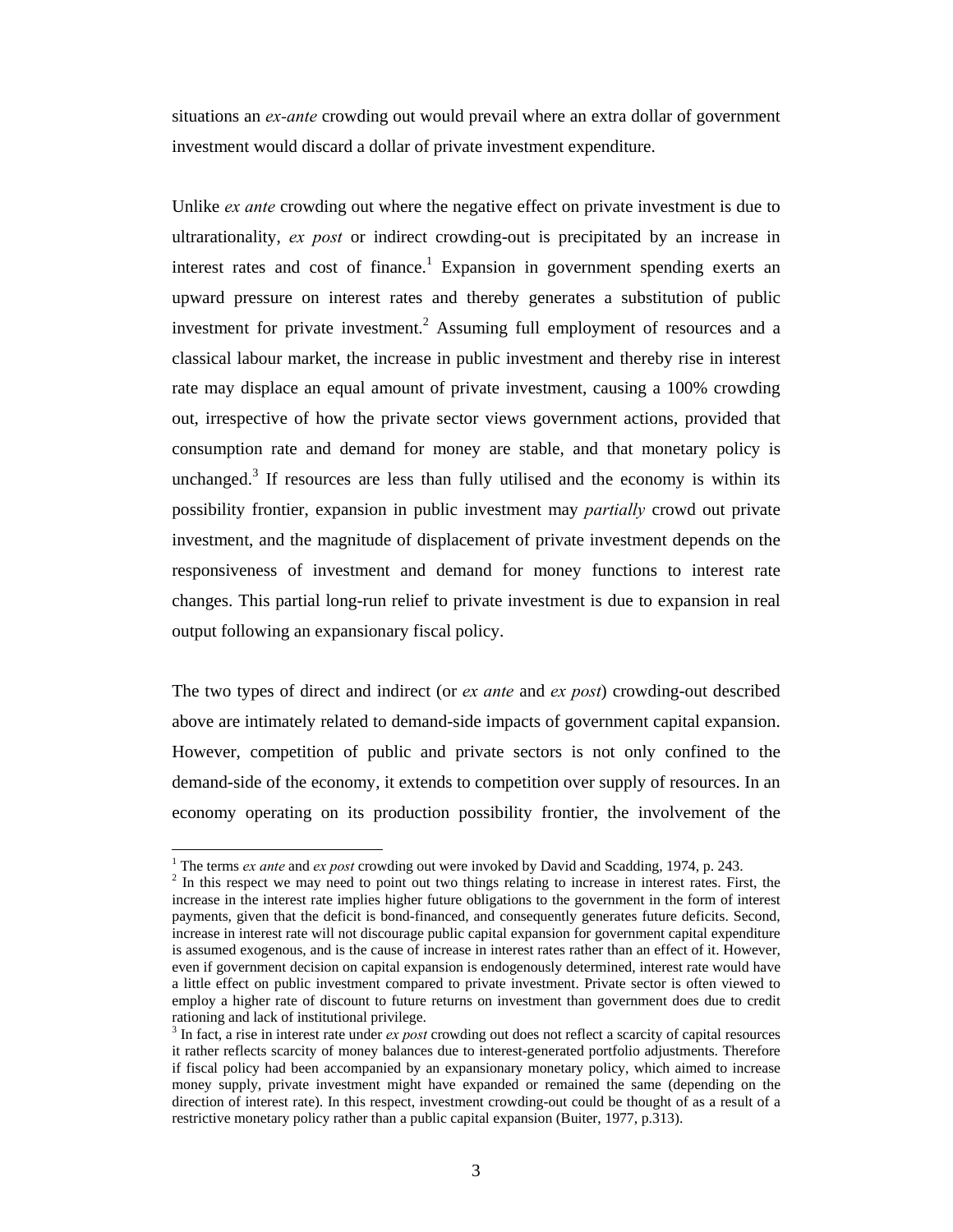government sector in production and distribution activities may precipitate a competition with the private sector in factor markets of labour, funds, intermediate goods and so on. Crowding-out in the financial sector would be serious, given the relatively large dependence of business enterprises in developing countries on debt capital, particularly bank loans. Therefore, the private sector is prone to face stringent credit supply constraints effected by banking sector, and also exclusion from resources of non-banking financial institutions such as insurance and pension funds.

The present paper attempts to tackle the issues of complementarity and substitutability underlined above with reference to Sudan. Section two highlights some empirical evidence mainly concerned with exploring the extent and nature of the relationship between government capital spending and private investment. Section three discusses methodology employed. In section four an empirical investigation of relationship between growth and private and public investments is carried out. Section five concludes by pointing out relevant policy implications.

#### **2. Empirical evidence:**

In developing countries much research has been devoted to investigate the potential impact of increased public sector capital on private investment recognising the sizable state capital involvement in various economic activities. Although there has been a consensus that expansion or contraction in public investment would in principle affect private capital formation, the ultimate result of such an effect has been subject to controversy (see Binswanger, 1988; Blejer and Khan, 1984; Ermisch and Huff 1999; Galbis, 1979; Heller, 1975; Lee, 1991; Shafik, 1990; Sundararajan and Thakur, 1980). An evidence of complementarity has been found where expansion in government capital expenditure stimulates private investment by loosening supply and infrastructural constraints and thereby increasing per unit return on private investment (Aschaur, 1989; Greene and Villanueva, 1991; Wai and Wong, 1982). Government investment in infrastructure may also signify a long-term commitment of the government to its policy agenda of restructuring the economy, and thereby mollify uncertainty and incredibility, sustaining a conducive environment for private investment undertakings (Brownbridge, 1994, p.82).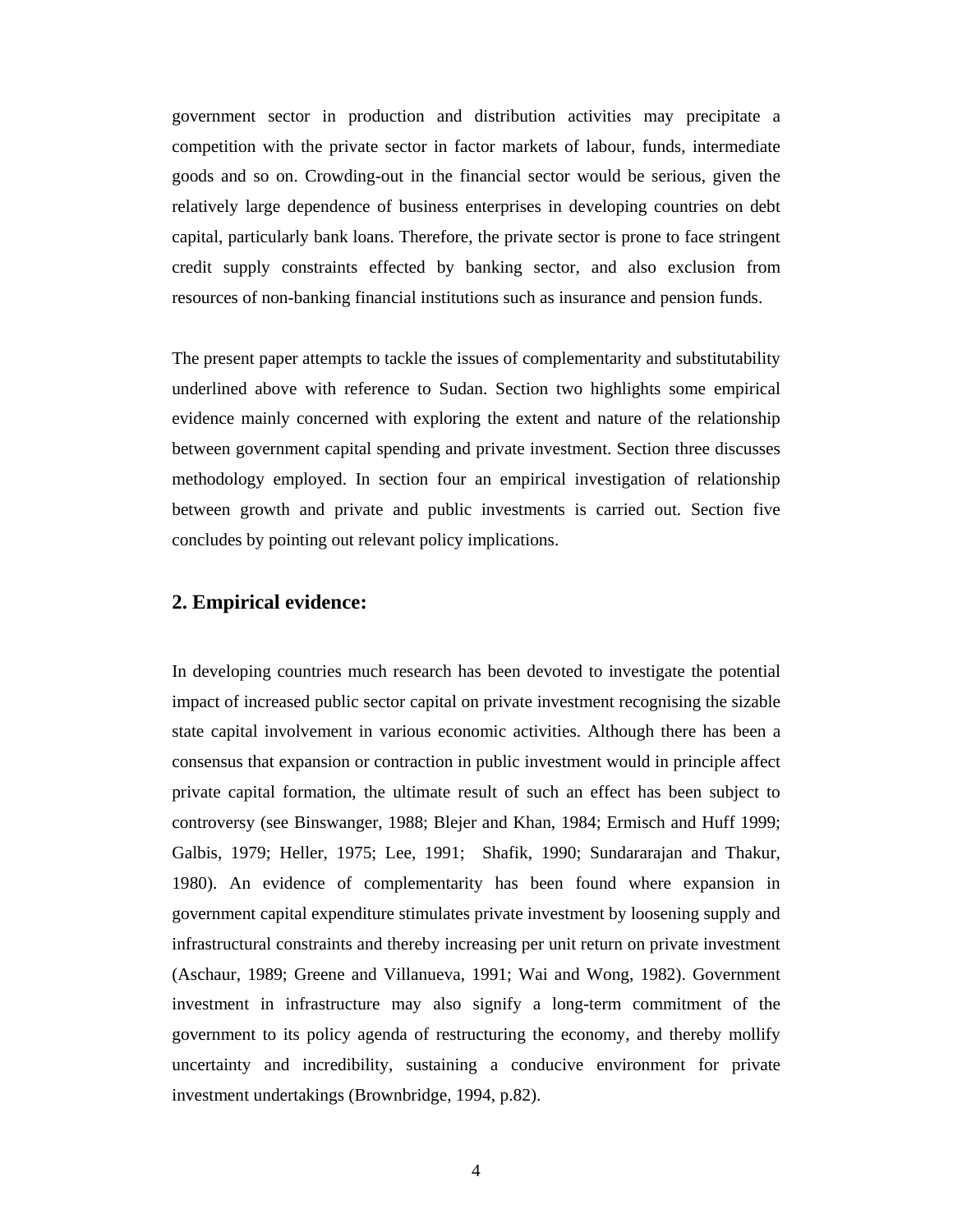The substitutability hypothesis has not been utterly ruled out, however. von Furstenberg and Malkiel (1977) point out the theoretical possibility of a crowding-out effect, and Chhibber and van Wijnbergen (1988) provide evidence from Turkey where government investment exerts a deleterious effect on private sector investment. Government borrowing to finance budget deficits may siphon off scarce financial resources that could have been at the disposal of the private investors (the so-called financial crowding out). In the real sector of the economy, government investment spending may have a negative impact on private investment by directly competing with private investments in goods markets.

The differential impacts of government capital spending have brought about a contention that different discount rates should be used in assessing the feasibility of undertaking certain types of public investment (Ogura and Yohe, 1977).<sup>1</sup> The relationship between private and public investments has not only been confined to issues of substitutability or complementarity or to which discount rate to be used to weigh relative importance of public spending programmes, but also extended to deal with the question that which of the private and public investments is more important to economic growth. It has been contended that the marginal productivity of private capital is greater than that of public capital and, thus, the contribution of the former to economic growth and development is larger than the latter (Beddies, 1999; Khan and Kumar, 1997; Khan, 1996; Khan and Reinhart, 1990). However, some evidence remains to point to a possibly larger contribution of public capital to economic growth (e.g. Ram, 1996).

#### **3. Methodology:**

 $\overline{a}$ 

Most of the empirical literature noted above attempted to analyse the relationship between private and public investments in a single structural equation framework, assuming implicitly or explicitly variables stationarity and exogeneity. The assumption of stationary variables appears to be troublesome in view of inclination of macroeconomic data to exhibit unit roots. Jones (1995) notes that aggregate

 $<sup>1</sup>$  An argument for a unique social discount rate for all projects has also been developed (Harberger,</sup> 1972; Sandmo and Dreze, 1971).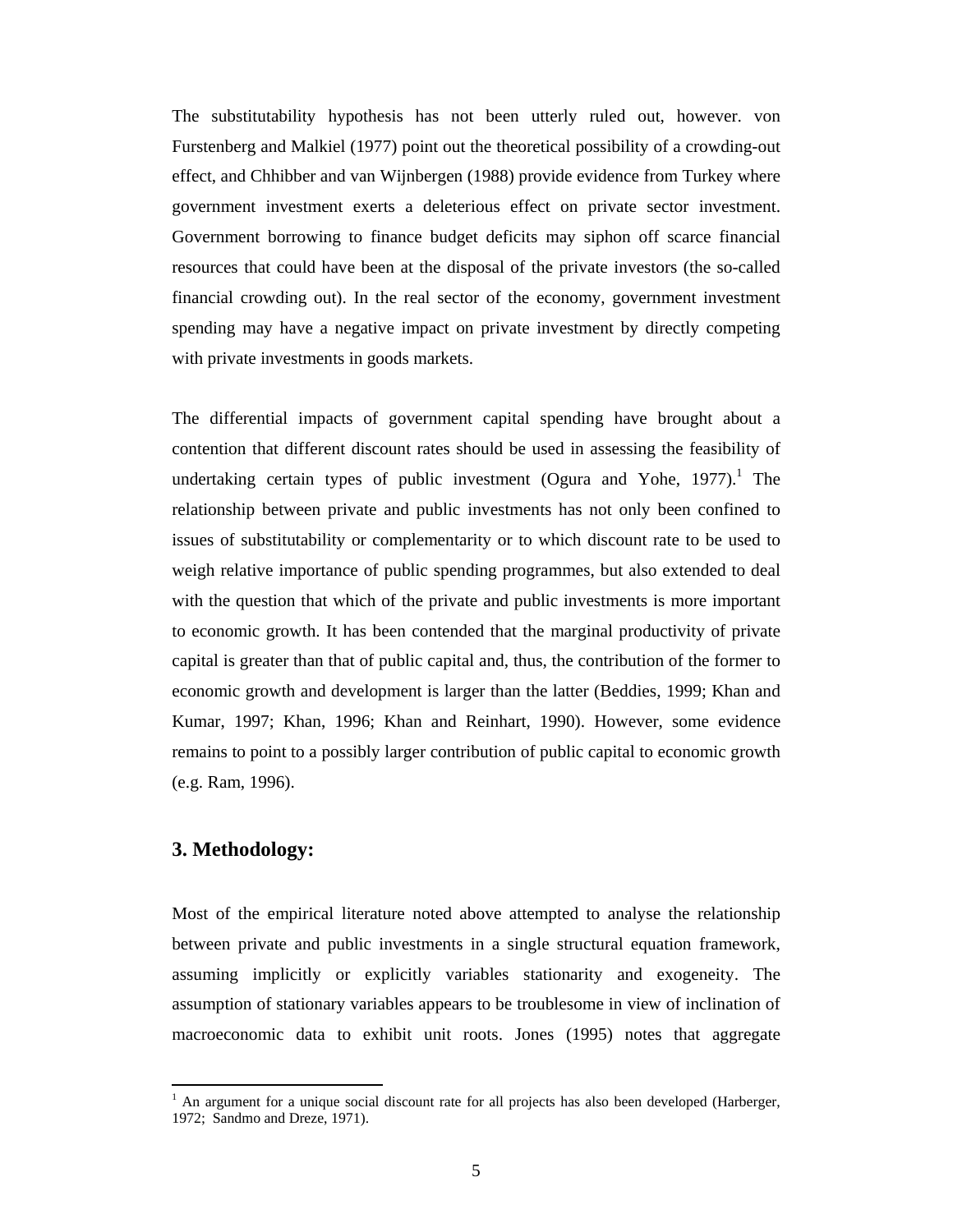investment time series, for example, tend to exhibit unit root behaviour, noting 14 nonstationery investment series out of 15 series he investigated. Endogeneity problem or simultaneity bias may also raise special concern in investment investigation, since some 'explanatory' variables may be endogenously related to investment and output. In this regard, we may exemplify by pointing out a potential endogeneity on the part of two variables commonly featured in the right-hand side of investment equations: output and public investment. While the whole of the multiplier analysis rests on defining a behavioural relationship where investment affects output or income, the reverse run of the investment-output relationship provides a battleground for the 'capital fundamentalism' controversy. In effect, the opponents of the capital fundamentalist contention suggest that causality runs from growth or output to investment (or it may be bi-directional) (see for example King and Levine, 1994; Podrecca and Carmeci, 2001; Easterly and Levine, 2001). As for public investment, most studies undertaken to look at the determinants of, or the impact of public policy on, private investment have overlooked feedback effects from other variables to public investment. While public investment exogeneity may seem empirically plausible as a characterisation of a policy variable that is wholly under government control, public investment endogeneity remains possible theoretically. Pereira (2000) argues that "the evolution of private inputs and outputs can be expected to affect the formation of public capital. Increase in private output [due to, perhaps, an increase in private investment] provides the government with a growing tax base and the potential for greater investment. Furthermore, declining private employment [due to, perhaps, a substitution effect of an increased private capital] has often led to short term policy packages that involved increased public investment [p.513]".

Endogeneity and nonstationarity problems may be overcome by adopting a system of equations such as the vector autoregressive (VAR) system, a modelling technique introduced in the seminal work of Sim (1980). The central feature characterising the VAR technique is that it poses less restrictive structural modelling as it imposes no *a priori* endo-exogenous division of variables; all variables entering equations system are assumed to be endogenous. Moreover, no zero restrictions are imposed on individual variables to attain identification, which is the case under simultaneous equation modelling. Also, under VAR modelling the variables' stationarity is not a prerequisite for obtaining accurate estimates and reliable hypothesis testing. Although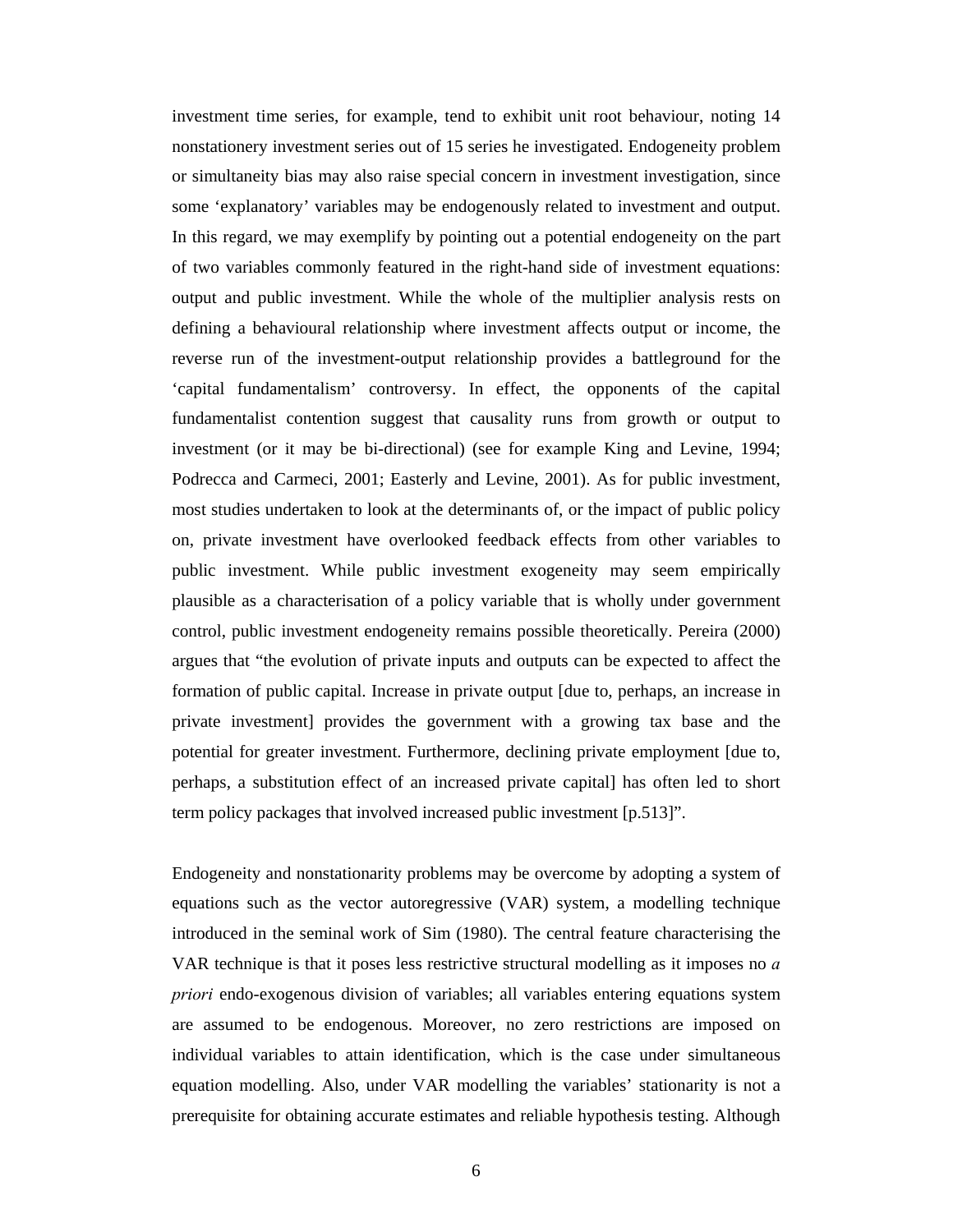VAR modelling poses the problem that it underlies no strict economic theory since all variables affect, and in turn being affected by, all variables, it can provide a sensible, economically meaningful relationships when combined with causality analysis.

When supplemented with cointegration analysis, the VAR technique allows for a rigorous modelling of the long-run relationship of non-stationary variables (Johansen, 1988; Davidson, 1998). Cointegration techniques are basically used to establish whether a long-run equilibrium or stationary relationship exists between nonstationary variables in a system of equations (or in a single equation). Such stable relationships are normally hypothesised by economic theory, which attempts to provide for logical rationale underlying the existence of an equilibrium relationship that links some variables. The concept of cointegration is in essence a statistical characterisation of a situation where the variables in the hypothesised relationship should not diverge from each other in the long run, or if they should diverge in the short run this divergence must be stochastically bounded and diminishing over time (Banerjee *et al*, 1993, p.136). The dependent variable in such relationships may depend not only on the level of the explanatory variables but also on the extent of deviation of the explanatory variable(s) from the equilibrium relationship with the dependent variable. This sort of behaviour is usually captured by the error correction models (ECMs) which describe the interaction between short-term and long-term impacts in a given relationship (e.g. Hendry and Anderson, 1977; Davidson *et al*, 1978). In other words, long-run features of endogenous variables are preserved to act as a feedback mechanism in short-term dynamics.

The methodology employed in this study blends different, yet related concepts, underlined above. Cointegration analysis is combined with the VAR technique (the so-called 'cointegrated VAR') to account for problems of nonstationarity and endogeneity in order to estimate relevant coefficients and parameters that describe short and long run interactions of growth, private investment, and public sector investment. $1$ 

<sup>&</sup>lt;sup>1</sup> Similar applications to cointegrated VAR technique though scant are found in Ghali (1998), Naqvi (2002) and Pereira (2001).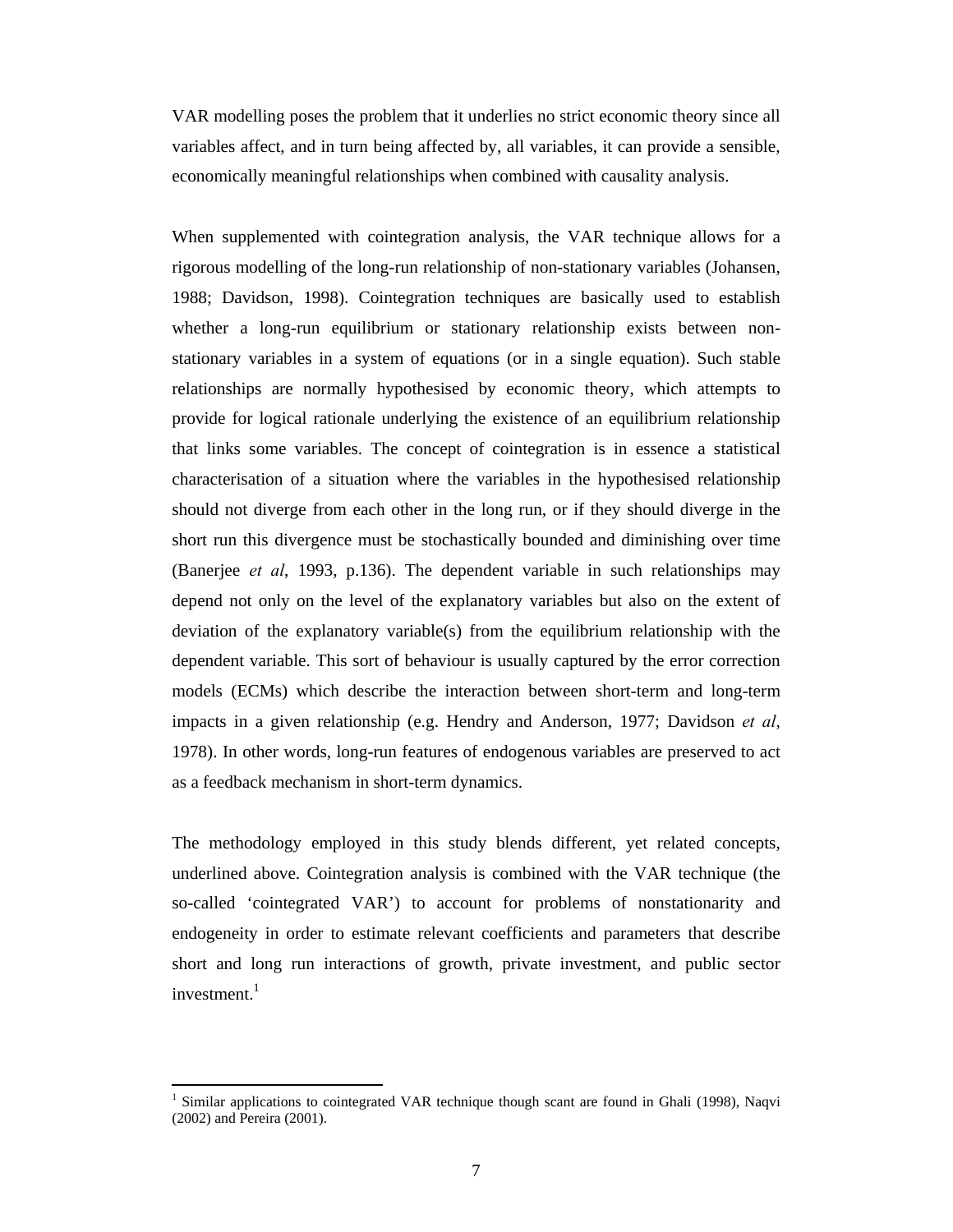#### **4. Empiricism:**

#### *Unit root tests and cointegrated VAR model:*

Testing for unit roots in data conventionally precedes cointegration analysis. Augmented Dicky-Fuller (ADF) test is often employed to determine degree of integration of variables; how many times should a variable be differenced to attain stationarity (Dicky and Fuller, 1979, 1981). We run ADF test equation

$$
\Delta y_{t} = \mu + \gamma T + \beta y_{t-1} + \sum_{i=1}^{k} \lambda_{i} \Delta y_{t-i} + u_{t},
$$
\n(1)

where  $y_t$  is the variable in question, *T* is a time trend, *k* is lag length, and  $u_t$  is a random variable assumed to be 'white noise'. Equation (1) is applied to variables *Y*, *I*, *PSI*, *CR*, and *R* defined as

 $Y \equiv \log$  of real output,

 $I \equiv \log \text{ of real private investment,}$ 

*PSI* ≡log of real public sector (government and public enterprises) investment,

 $CR \equiv \log$  of real banking sector's credit to the private sector,

and

 $\overline{a}$ 

 $R \equiv$  real lending rate on banking sector's advances to the private sector.

Variables *CR* and *R* are included in the model because they appear too often in private investment equations in developing countries.<sup>1</sup> Unit roots test results are reported in table (1) where ADF *t*-statistic ( $\hat{\beta}/s.e(\hat{\beta})$ ), lag length *k*, *t*-statistic for trend variable are reported.<sup>2</sup> The results indicate that all variables are nonstationary with a significant trend at 10% and less level of significance. Running *ADF* tests for change in variables indicates that all variables are integrated of order one  $(I(1))$ , i.e. they need to be differenced once to attain stationarity (see table (1)).

<sup>1</sup> For thorough discussion about empirical investment equations in developing countries see Rama (1990).

<sup>&</sup>lt;sup>2</sup> Determination of the lag length  $k$  is based on Akaike Information and Schwarz Bayesian Criteria. The two criteria produce the same lag length for all variables.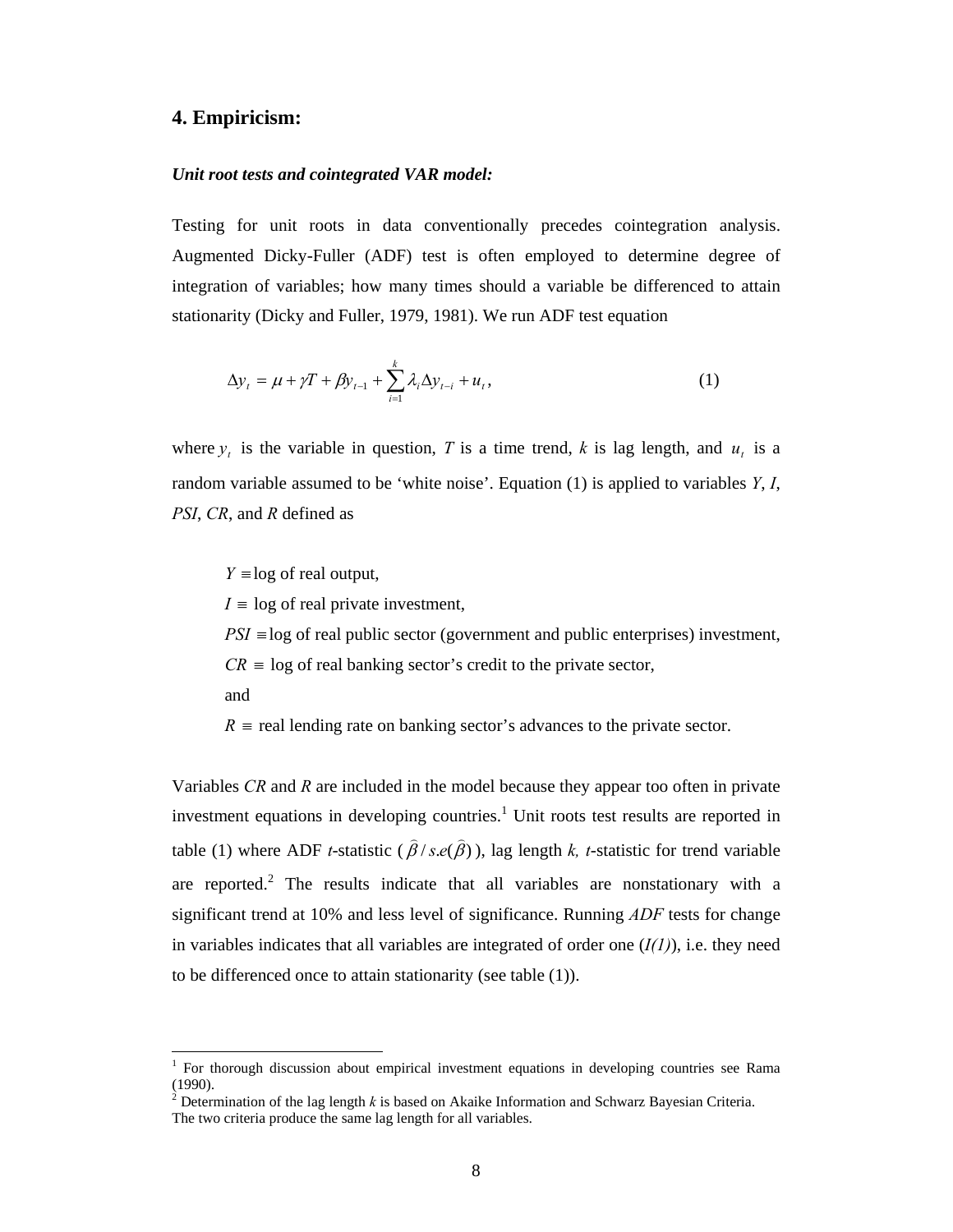|                 | k | ADF     | t trend: $\hat{\gamma}/s.e(\hat{\gamma})$ |
|-----------------|---|---------|-------------------------------------------|
| V               | 0 | $-1.33$ | 1.68(0.10)                                |
| $\Delta Y$      | O | $-6.1$  | 2.17(0.04)                                |
|                 | O | $-1.95$ | 2.1(0.05)                                 |
| $\Lambda I$     | O | $-5.34$ | 1.65(.10)                                 |
| PSI             | 2 | $-2.4$  | $-3.4(0.00)$                              |
| $\triangle$ PSI | 0 | $-4.8$  | $-0.96(0.35)$                             |
| CR              |   | $-1.19$ | $-2.6(0.02)$                              |
| $\triangle CR$  | O | $-4.4$  | $-1.18(0.25)$                             |
| R               | 0 | $-1.61$ | $-2.3(0.03)$                              |
| $\Delta R$      |   | $-4.4$  | $-1.32(0.2)$                              |

Table (1): Unit Root Test Using ADF Procedure

# Critical values for ADF-statistics are 5%=-3.61 and 1%=-4.39 (values are produced by *PcGive* and found in Dickey and Fuller (1979)). Critical values for *t* statistics are conventional values. *p* values in parentheses are conventional *p* probabilities for *t* statistics.

Nonstationarity of variables noted above clearly justifies adopting VAR system of equations. Technically, endogenous variable under VAR system is explained by the lagged values of the variable and lagged values of all other variables in the system. Consider the unrestricted VAR model

$$
Z_t = A_0 D_t + A_1 Z_{t-1} + A_2 Z_{t-2} + \dots + A_k Z_{t-k} + \epsilon_t,
$$
\n(2)

where *Z* is an *n.1* vector containing all *n* variables in the system, *D* is a vector holding deterministic terms (intercept, trend, dummies, etc..), and  $\in$  is an *n* dimensional vector of multivariate random errors with mean zero and covariance matrix  $\Sigma$ . The VAR system in equation (2) can also be represented in the form

$$
\Delta Z_t = A_0 D_t + \prod Z_{t-1} + \Gamma_1 \Delta Z_{t-1} + \Gamma_2 Z_{t-2} + \dots + \Gamma_{k-1} \Delta Z_{t-k+1} + V_t. \tag{3}
$$

Equation (3) is simply an error correction representation of the VAR system embodied in equation (2), and shows how level of the endogenous variables in *Z* enter short-term dynamics. The main concern of cointegration is to determine the rank of the long-run matrix  $\prod$ ; the determination of maximum number of linearly independent columns in matrix  $\Pi$ . Since matrix  $\Pi$  is of order  $n \times n$ , the maximum possible rank is *n* and the minimum rank is zero. When the rank of  $\Pi$  is zero, matrix ∏ only contains zero elements, and the short-term dynamics do not depend on the levels of any of the variables in vector *Z*. Growth of variables in Z solely depends on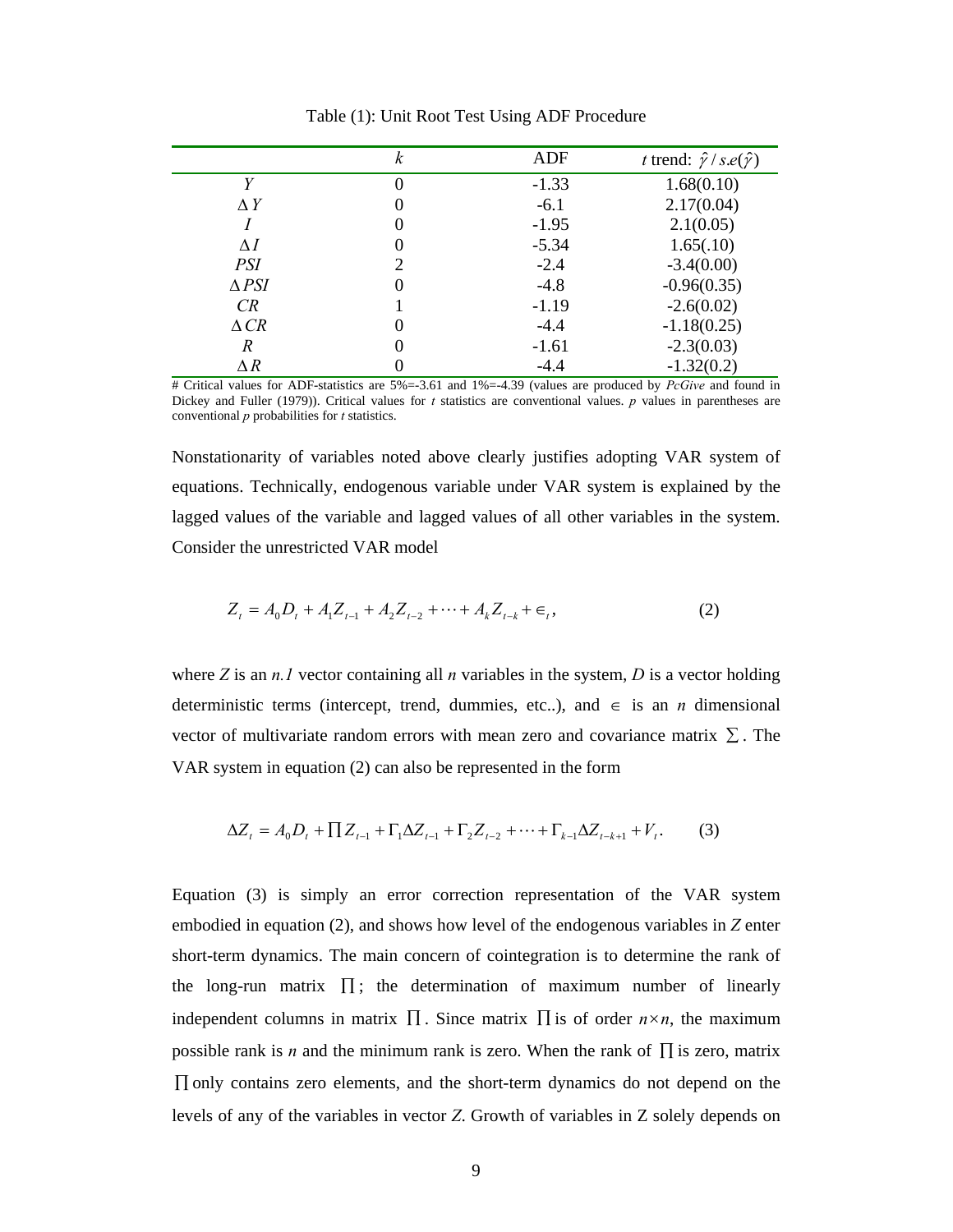lagged changes in all variables. On the other extreme, an *n* rank implies all endogenous variables in  $Z$  are  $I(0)$ . The statistical hypothesis under cointegration is H(p): rank( $\prod$ ) ≤ r, where r is the rank of the long-run matrix. Under the null hypothesis, matrix  $\prod$  can be decomposed into a product of two non-null matrices such that  $\Pi = \alpha \beta'$ . Matrices α and β hold adjustment coefficients and long-run parameters respectively, and both matrices are of  $n \times r$  dimension. Although the rank determination of the long-run matrix ∏ provides an answer as to how many linear combinations of variables in the system are  $I(0)$ , it requires to be supplemented by exogeneity and causality analysis to provide an economically interpretable linear relations.

### *Co-integrated finite vector autoregressive system and stationary long-run relationships:*

The matrix *Z* comprises of five variables: *Y*, *I*, *PSI*, *CR*, and *R*, spanning annual data over the period 1970-98. Hence the system composes of five estimable equations whose variables are  $I(1)$ . The matrix  $D$  (the deterministic matrix) holds an unrestricted constant; the constant does not enter the cointegrating space of long-run relations.<sup>1</sup> The order of the VAR or the lag length is set to two, hence  $VAR(2)$ .<sup>2</sup> We employ *PcGive*, which is based on Johansen (1988), to determine cointegration rank *r* and estimate adjustment coefficients  $\alpha s$  and cointegrating vector(s)  $\beta$ . Results are reported in table (2). Cointegration test statistics for the five-variables, second-order VAR of *Y, I, PSI, CR,* and *R* indicate that one cointegrating vector exits. The null hypothesis that there is no cointegrating vector in the system  $(r \le 0)$  is rejected, but the null that there exists at most one cointegrating vector  $(r \le 1)$  is not. This is indicated by that for  $H_0$ : r≤0 the trace statistic reports a magnitude of 75.48 which is insignificant (greater than the critical value 71.68) at 5%, while for  $H_0: r \le 1$  the trace statistic reports a significant magnitude of 40.16 which is less than the critical value 47.94 (panel (a) in table (2)). Variables in the system move together towards a

<sup>&</sup>lt;sup>1</sup> We comply with a suggestion by Doornik and Hendry (2001), p.40, to un-restrict constant when data exhibit a nonstationary behaviour, allowing for a non-zero drift in any unit-root process.

 $2$  Determination of the lag length in the VAR system is a crucial issue, since the cointegration rank and resulting output are sensitive to dynamic structure of the system. To set the lag length we followed a rather *ad hoc* yet statistically appropriate procedure. We ran a VAR system with a reasonably high lag length of four and then adopted a general-to-specific procedure to reach to a suitable lag length of two.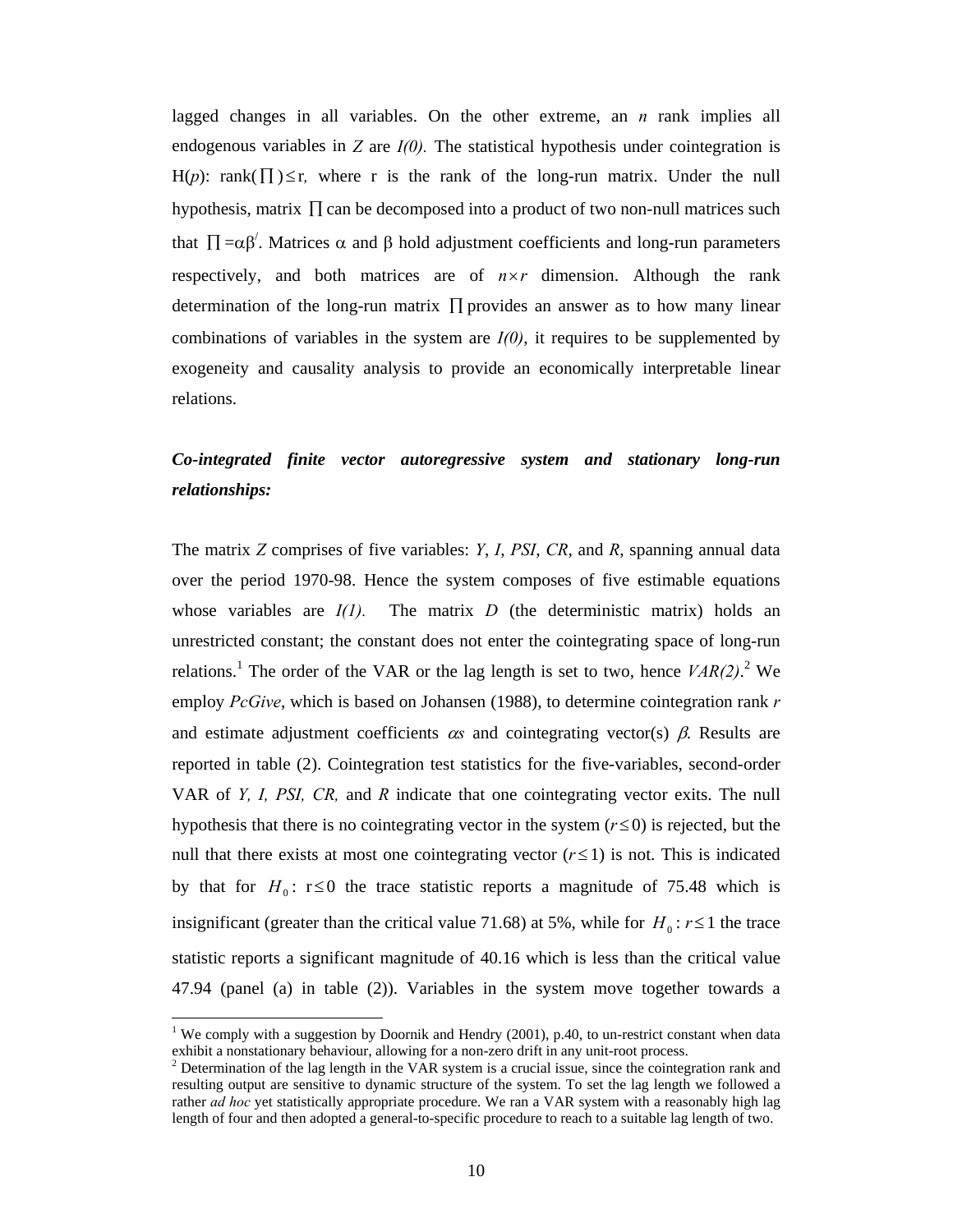stationary, long-run equilibrium state defined by the cointegrating vector. The unrestricted standardised estimates for the cointegrating vector  $\beta$  and its respective feedback adjustment coefficients α*s* are reported in panels (b) and (c) in table (2) alongside respective *t* ratios. The cointegrated long-run relationship with adjustment coefficients or loading parameters corresponds to the term ( $\prod Z_{t-1}$ ) or ( $\alpha \beta' Zt$ -*1*) in equation (3). This term embodies the error correction term  $(\beta' Zt-1)$  that to enter short-term vector error correction model (VECM).

| (a) $I(1)$ Cointegration analysis and testing for cointegration rank r: |                                                                  |                                     |                                                      |            |                  |
|-------------------------------------------------------------------------|------------------------------------------------------------------|-------------------------------------|------------------------------------------------------|------------|------------------|
| $H_0: r \leq$                                                           |                                                                  | Trace statistics<br>Eigenvalues     |                                                      | $p$ -value |                  |
| $\boldsymbol{0}$                                                        |                                                                  | 71.68<br>75.48                      |                                                      | 0.02       |                  |
| 1                                                                       |                                                                  | 40.16                               | 47.94                                                |            | 0.22             |
| 2                                                                       |                                                                  | 21.88                               | 34.72                                                |            | 0.32             |
| 3                                                                       |                                                                  | 9.94                                | 21.49                                                |            | 0.29             |
| 4                                                                       |                                                                  | 3.17                                | 10.69                                                |            | 0.10             |
|                                                                         |                                                                  |                                     | (b) Unrestricted standardised eigenvector $\beta'$ : |            |                  |
|                                                                         | Y                                                                |                                     | <i>PSI</i>                                           | CR         | $\boldsymbol{R}$ |
| $\mathbf{r}$<br>$\beta$                                                 | 1.0                                                              | $-0.89749$                          | $-0.19906$                                           | 1.1130     | $-5.6792$        |
|                                                                         | (rest.)                                                          | $(-7.648)$                          | $(-3.14)$                                            | (5.988)    | $(-17.748)$      |
|                                                                         | (c) Unrestricted standardised adjustment coefficients $\alpha$ : |                                     |                                                      |            |                  |
|                                                                         | $\alpha$                                                         |                                     |                                                      |            |                  |
|                                                                         | Y<br>$-0.39713(-1.986)$                                          |                                     |                                                      |            |                  |
|                                                                         | I                                                                |                                     | 0.85780(2.187)                                       |            |                  |
|                                                                         | PSI                                                              |                                     | $-0.20537(-0.423)$                                   |            |                  |
|                                                                         |                                                                  | CR                                  | $-0.021988(-0.099)$                                  |            |                  |
|                                                                         |                                                                  | 0.078905(2.454)<br>$\boldsymbol{R}$ |                                                      |            |                  |

Table (2): Cointegration rank, Unrestricted Cointegrated Vector and Adjustment **Coefficients** 

# *t* statistic in parentheses

As shown in table (2) above both private and public sector investments have a positive significant long-run impact on real output. Since coefficients on *I* and *PSI* could be interpreted as long-run elasticities of real output with respect to both types of investment, private investment reports a larger elasticity of nearly 0.9 compared to that reported for public sector investment (0.20). Further, private investment seems to adjust to long-run equilibrium path much quicker than public sector investment. This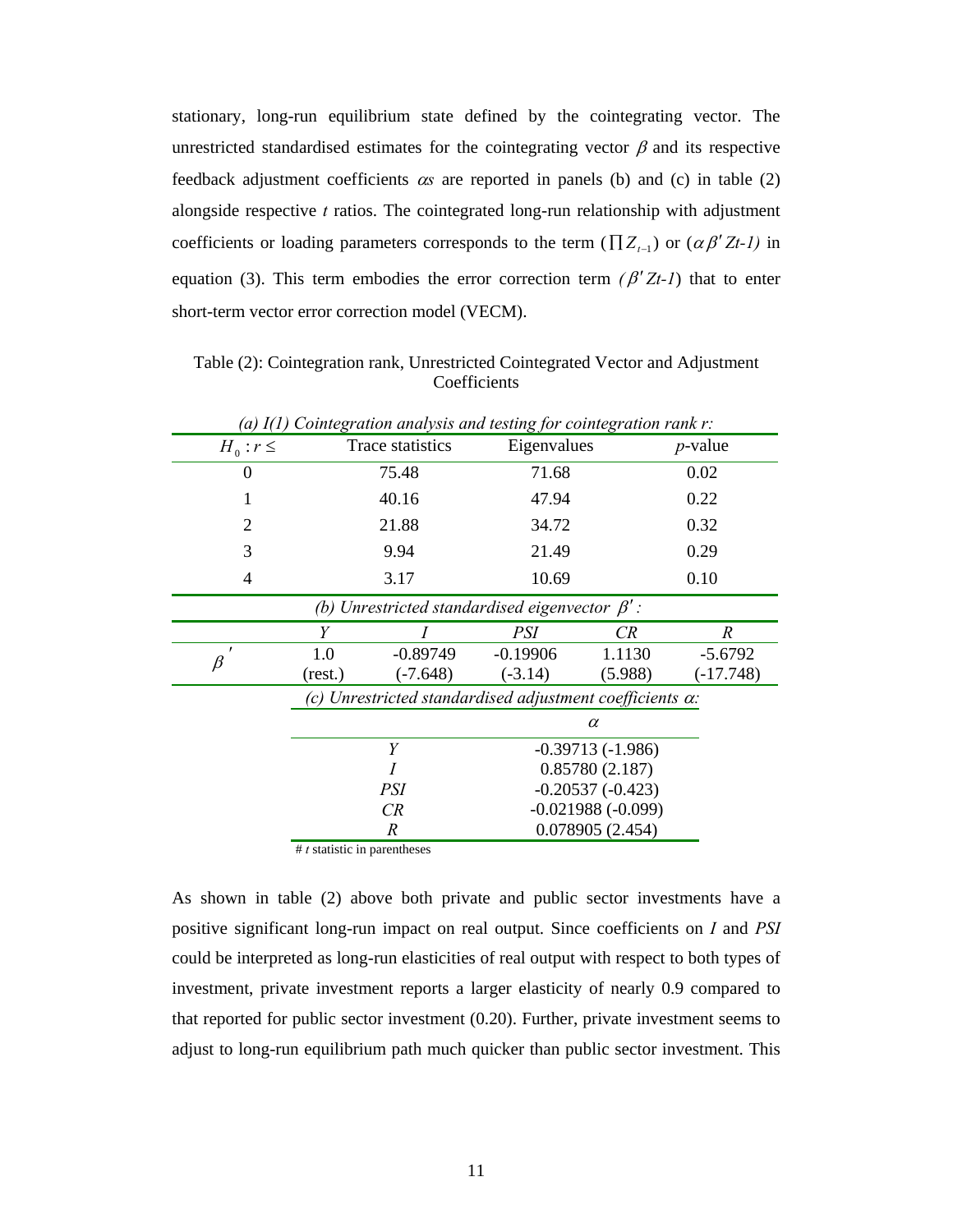is indicated by the larger magnitude of the loading parameter  $\alpha$  reported for private investment (see panel (c) in table (2)).

#### *Long-run weak exogeneity and Granger causality:*

Adjustment or loading coefficients αs may also infer some information about variables long-run weak exogeneity with respect to cointegrating vector. It can be seen from table (2) that α*s* on *PSI* and *CR* appear to be insignificant, indicating a long-run weak exogeneity with respect to the cointegrating vector; both variables are cointegrated with trend movements in other variables in the system, while in the short-term they respond only to changes in other variable. On contrast, *Y*, *I,* and *R* appear with significant loading coefficients. This rudimentary inference is supplemented by formal tests for long-run weak exogeneity, and results are reported in table (3) below. Respective  $\alpha$  coefficients on variables are linearly restricted to equal zero, preserving the cointegration rank of one. The restricted coefficients are then tested (separately) for weak exogeneity. The linear hypotheses of zero alphas on *PSI* and *CR* are accepted since associated likelihood ratios  $Ch<sup>2</sup>$  report respective values of 0.21 and 0.01, which are highly insignificant (*p-*probability in parentheses). Long-run weak exogeneity does not however characterise *I* and *R* as the long run equilibrium relationship tends to have a significant feedback effects on real private investment and real interest rate. Similar  $Ch\hat{i}^2$  tests for weak exogeneity of *I* and *R* report magnitudes of 4.08 and 6.15 which are highly significant, enabling us to easily reject the null of weak exogeneity.

Table (3): Tests for Long-Run Weak Exogeneity  $(H_0:$  Variable is weakly exogenous to cointegrating vector)

|     | $Chi^2$ (prob.) | Decision over $H_0$ | Inference     |
|-----|-----------------|---------------------|---------------|
|     | 3.55(0.06)      | Rejection           | Not exogenous |
|     | 4.08(0.04)      | Rejection           | Not exogenous |
| PSI | 0.21(0.65)      | Acceptance          | Exogenous     |
| CR  | 0.01(0.92)      | Acceptance          | Exogenous     |
|     | 6.15(0.01)      | Rejection           | Not exogenous |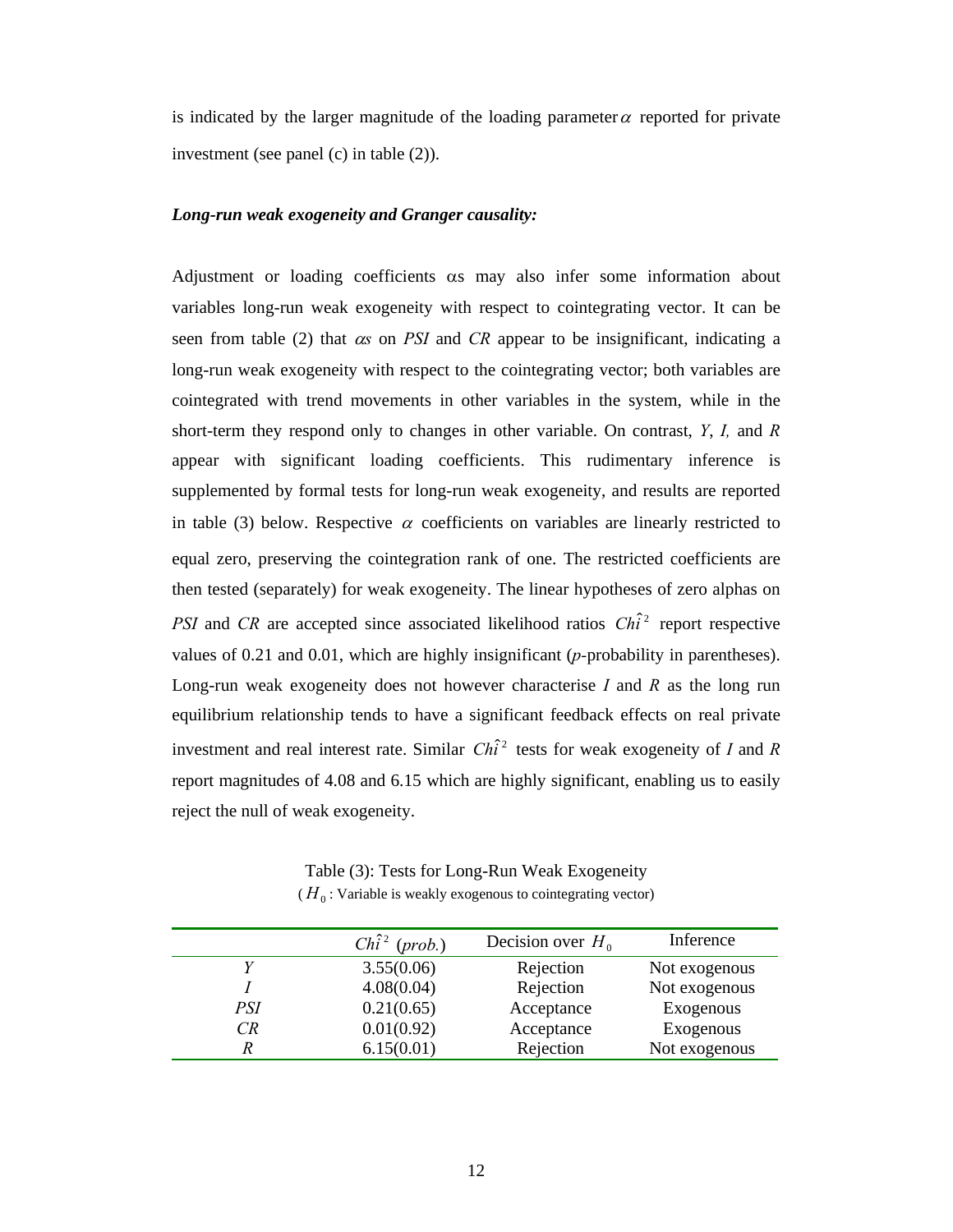In addition to testing for exogeneity of *PSI, CR,* and *R*, we run similar test for weak exogeneity of *Y.* The latter sort of exogeneity tends to have important implications for investment equation. In investment analysis based on a single equation framework, the feedback impact from investment to income, the so-called simultaneity problem, is usually neglected by assuming *a priori* that income is weakly exogenous to investment. The null hypothesis that real output is weakly exogenous is rejected at 10% level of significance with  $Ch\hat{i}^2 = 3.55$ , indicating that a significant long-run stationary feedback to *Y* exists. This result seems in contrast to those found by Ghali (1998) and Nagvi (2002) for the cases of Tunisia and Pakistan respectively. They report a weakly exogenous real output. When such a significant feedback effect on output exists, a single investment equation that disregards it by assuming *a priori* weak exogeneity of real output or income, would likely to result in inefficient and inconsistent estimates.

Considering inferences in table (3), the long-run exogeneity of *PSI* and *CR* are utilised to re-estimate the system, preserving the cointegration rank of one and imposing two long-run zero restrictions on respective adjustment coefficients on *PSI* and *CR* (no restrictions are imposed on β*s* apart from identification restrictions). Resultant restricted standardised αs and β*s* are reported in table (4). Results for restricted β*s* and <sup>α</sup>s do not seem to have changed significantly from those reported in table (2). Both private and public investments remain to have significantly positive impacts on real output with private investment reporting larger elasticity. These results tend to be qualitatively and quantitatively different from those reported in Ghali (1998) for the case of Tunisia. Ghali reports larger magnitudes for output elasticities with respect to private and public investments of around 1.7 and 2.0 respectively. While private investment appears to have affected real output positively in Tunisia, public sector investment reports a negative elasticity.

Table (4): Restricted Cointegrated Vector and Adjustment Coefficients

 $(\alpha_2 = \alpha_3 = 0)$ 

| (a) Restricted standardised eigenvectors $\beta$ : |  |
|----------------------------------------------------|--|
|----------------------------------------------------|--|

|         |            | PSI        |         |            |
|---------|------------|------------|---------|------------|
| 00.1    | $-0.90744$ | $-0.20834$ | 1.1314  | $-5.7359$  |
| (rest.) | $(-7.603)$ | $(-3.232)$ | (5.985) | $(-3.616)$ |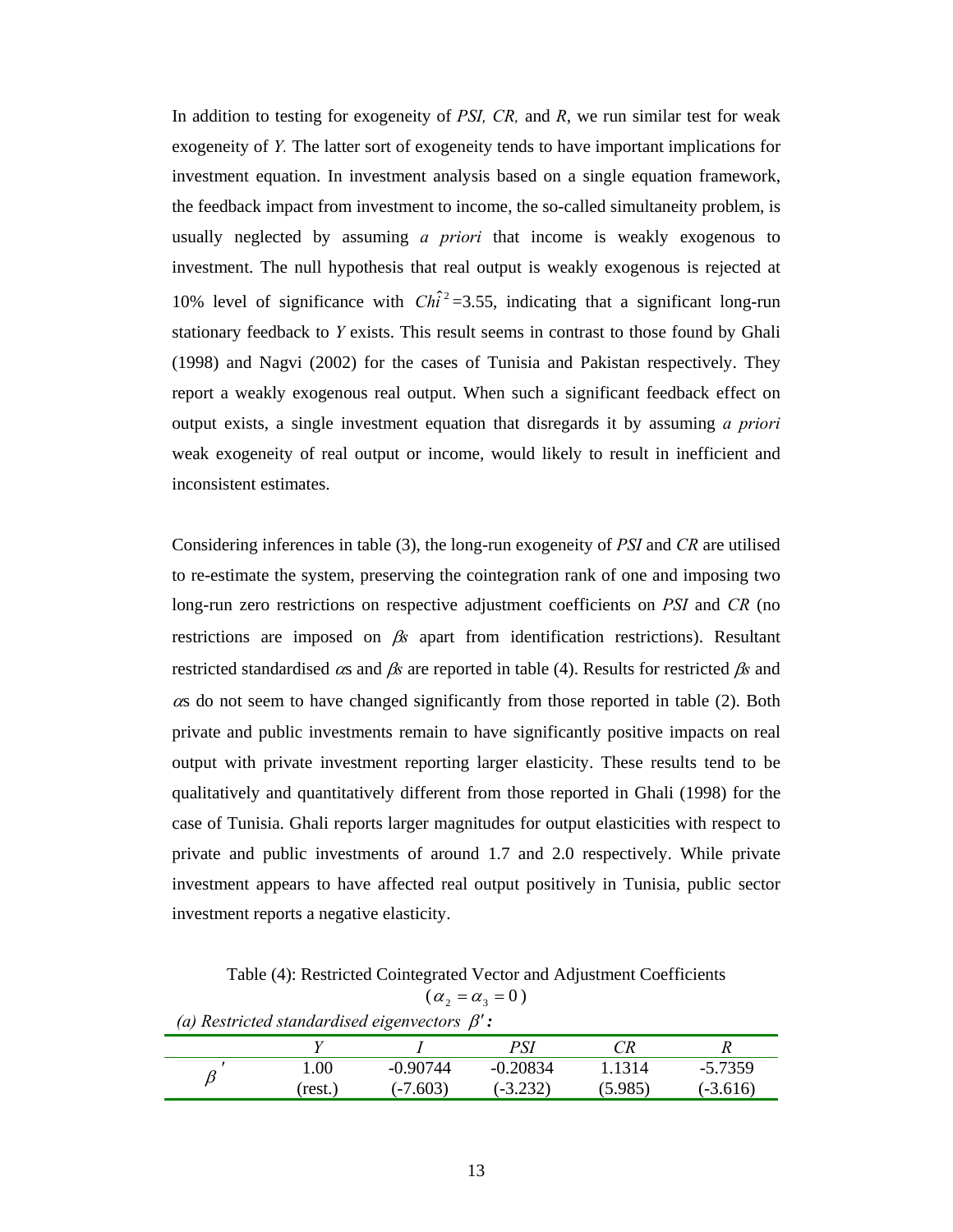| (b) Restricted standardised dafusiment coefficients a: |                    |  |  |
|--------------------------------------------------------|--------------------|--|--|
|                                                        | α                  |  |  |
|                                                        | $-0.35868(-2.318)$ |  |  |
|                                                        | 0.88523(2.437)     |  |  |
| PSI                                                    | $0.00$ (rest.)     |  |  |
| CR.                                                    | $0.00$ (rest.)     |  |  |
|                                                        | 0.080789(2.299)    |  |  |

*(b) Restricted standardised adjustment coefficients* α*:* 

# *t* statistics in parentheses

In addition to long-run weak exogeneity, we test for causality using Granger tests which are widely used for their operationality. These tests were invoked in Granger (1969), developed in Sargent (1976), and discussed in, among others, Charemza and Deadman (1997). A variable *x* is a Granger cause of *y*, denoted  $x \rightarrow y$ , if *present* values of *y* can be predicted more accurately, *citrus paribus*, by using *past* values of *x* rather than by not doing so. Formally, it is possible to test for non-causality from *x* to *y* by testing for the hypothesis that *all* parameters on lagged values of *x* in an autoregressive equation of *y* are equal to zero. Such a restriction could be tested for straightforwardly by using F-test or the Lagrange Multiplier (LM) test.<sup>1</sup> Acceptance of the *joint* hypothesis that *all* parameters on lagged values of *y* are *not* different from zero would imply that *y* does *not* Granger-cause *x* .

We use VAR representation in difference of variables with only intercept in deterministic part to test for Granger causality.<sup>2</sup> Granger test results based on the stationary VAR model are reported in table (5). Results indicate that *I*, *PSI*, and *R* do Granger-cause *Y*, while *Y* does granger cause *I* and *R* but not *PSI* and *CR*. A bidirectional causality seems to exist between *Y* and *I*, and *Y* and *R*. Both *I* and *R* are Granger-caused by *Y* and hence can be predicted better by using information on past values of  $Y(Y_{t-1}, Y_{t-2}, \ldots)$  rather than by not doing so. Testing for 'collective' causality running from other variables to *Y* and vice versa indicates a bi-directional causality between real output and explanatory variables. It is apparent from the above discussion about weak exogeneity and Granger causality that *PSI* and CR are the only variables in the system that are *super* or *strongly* exogenous with respect to the

<sup>&</sup>lt;sup>1</sup> See Charemza and Deadman (1997), pp.166-67, for a detailed and expository description of the computation of LM statistics in the context of Granger causality.<br> $2 \text{ Emplacing the VAB representation in levels may rise to zero d$ 

Employing the VAR representation in levels may raise some doubts about its results since it contains nonstationary or  $I(1)$  variables, though sufficient parameterisation of the autoregressive process and introduction of trend to deterministic component may mitigate nonstationarity problem.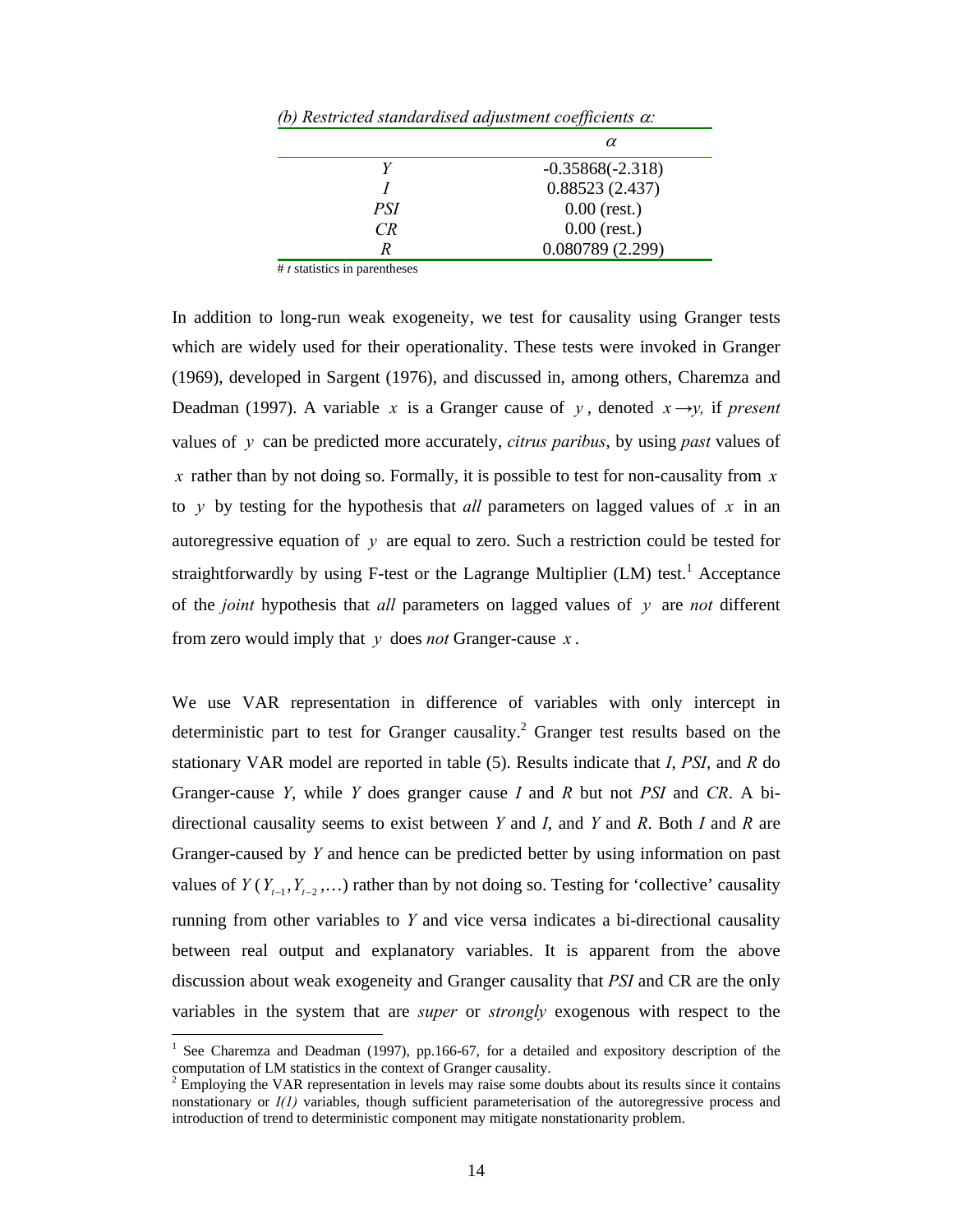cointegrating vector, since both variables are *weakly exogenous* as well as *Grangercausing* Y but *not Granger caused* by Y. In this sense they meet the strong exogeneity definition provided in Engle *et al* (1983, 1994).<sup>1</sup>

|                                 | Chi <sup>2</sup> (prob.) | Inference    |
|---------------------------------|--------------------------|--------------|
| $I\rightarrow Y$                | 7.869(0.09)              | Causality    |
| $Y \rightarrow I$               | 7.64(0.09)               | Causality    |
| $PSI \rightarrow Y$             | 9.645(0.008)             | Causality    |
| $Y \rightarrow PSI$             | 0.324(0.85)              | No causality |
| $CR \rightarrow Y$              | 0.782(0.677)             | No causality |
| $Y \rightarrow CR$              | 1.98(0.372)              | No causality |
| $R \rightarrow Y$               | 6.803(0.033)             | Causality    |
| $Y \rightarrow R$               | 7.22(0.027)              | Causality    |
| Other variables $\rightarrow Y$ | 18.371(0.019)            | Causality    |
| $Y \rightarrow$ other variables | 16.864(0.036)            | Causality    |

Table (5): Granger Tests for Causality

#### *Short-term dynamics and the I(0) system:*

The cointegrating vector  $\beta$  in table (4) constitutes a restricted long-run stationary relationship, and describes the error correction term

$$
ECT=Y-0.907*I-0.208*PSI+1.131*CR-5.74*R.
$$
 (4)

Short-term dynamics or the *I(0)* VAR(1) system comprises of five equations of changes in Y*, I, PSI, CR,* and *R*. The system is estimated by unrestricted ordinary least squares and results obtained are reported in table  $(6)$ .<sup>2</sup> Private investment reports a significantly positive short-term impact on growth, while public sector investment appears with a significantly negative effect on it. Further, public sector investment

<sup>1</sup> Strong exogeneity is essential for models formulated basically for forecasting (Engle *et al*, 1983). Any forecast based on parameters obtained from a single structural equation incorporating variables that are not strongly exogenous would indeed be doubtful. In this context, incorporating non-strongly exogenous variables (such as *I* and *R*) in a single growth equation without accounting for feedbacks from output may vitiate any prediction about future growth. However results of such equation are still valid for purposes of statistical inferences (estimation and hypothesis testing) as long as explanatory variables demonstrate *weak* exogeneity to output (Ericsson *et al*, 1998, p.370). 2

Since all variables in the short-term system are  $I(0)$ , conventional test statistics such as *t*, *chi*<sup>2</sup>, and F statistics are valid and can be used for inferences about coefficients' significance.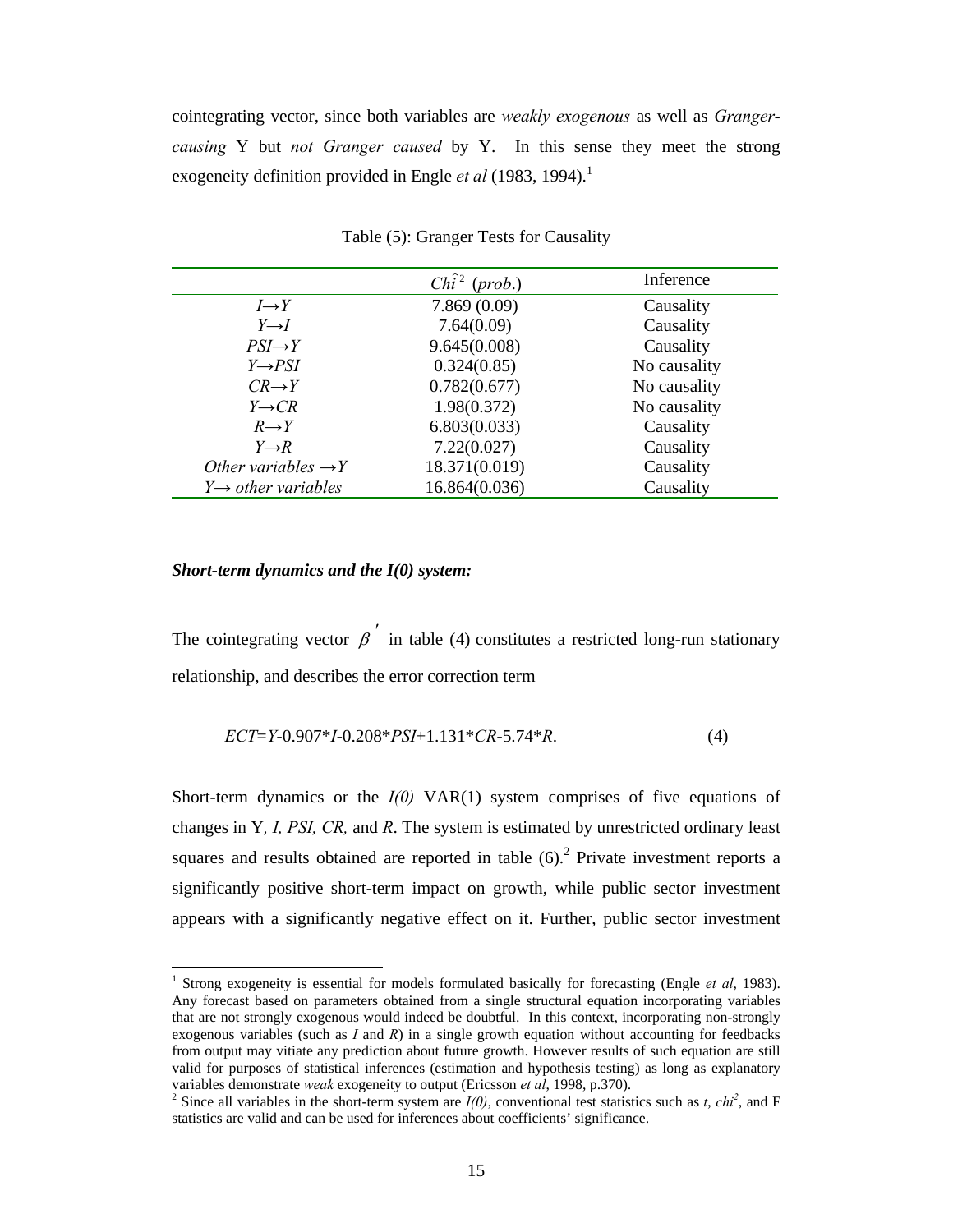appears to have a significantly negative effect on private investment. Since public sector investment is an amalgam of different categories of government (and its enterprises) capital expenditure in fixed assets, the negative crowding out impact that public sector investment has on private investment implies that the crowding out effect induced by substitutive government investments has been larger than crowding in effect (if there has been any) caused by complementary government investments.

|                               | $\Delta Y$ | $\Delta I$ | $\triangle$ PSI | $\triangle CR$ | $\Delta R$ |
|-------------------------------|------------|------------|-----------------|----------------|------------|
| Const.                        | 2.591      | $-5.369$   | 1.138           | 0.102          | $-0.524$   |
|                               | (2.01)     | $(-2.13)$  | (0.365)         | (0.072)        | $(-2.54)$  |
| $\Delta Y_{-1}$               | $-0.104$   | $-0.509$   | $-0.295$        | 0.311          | 0.067      |
|                               | $(-0.438)$ | $(-1.10)$  | $(-0.515)$      | (1.19)         | (1.77)     |
| $\Delta$ $I_{-1}$             | 0.162      | 0.039      | $-0.172$        | $-0.174$       | 0.044      |
|                               | (2.06)     | (0.144)    | $(-0.513)$      | $(-1.13)$      | (1.99)     |
| $\triangle$ PSI <sub>_1</sub> | $-0.36$    | $-0.284$   | 0.088           | 0.109          | $-0.008$   |
|                               | $(-1.99)$  | (1.97)     | (0.344)         | (0.931)        | $(-0.481)$ |
| $\triangle CR_{-1}$           | 0.482      | 0.57       | 0.256           | 0.394          | 0.015      |
|                               | (1.55)     | (1.96)     | (0.405)         | (1.36)         | (0.357)    |
| $\Delta R_{-1}$               | $-2.218$   | $-6.049$   | $-0.552$        | $-1.735$       | 0.177      |
|                               | $(-1.58)$  | $(-2.20)$  | $(-0.162)$      | $(-1.12)$      | (0.786)    |
| $ECT_{-1}$                    | $-0.390$   | 0.839      | $-0.179$        | $-0.022$       | 0.079      |
|                               | $(-1.98)$  | (2.17)     | $(-0.373)$      | $(-0.099)$     | (2.49)     |
| Serial correlation AR 1-2     | 1.895      | 1.958      | 1.223           | 1.764          | 0.637      |
| test: $F(4,17)$               | (0.158)    | (0.144)    | (0.338)         | (0.183)        | (0.643)    |
| $ARCH$ 1-1 test: $F(1,19)$    | 0.016      | 0.501      | 0.016           | 0.04           | 0.060      |
|                               | (0.90)     | (0.49)     | (0.901)         | (0.845)        | (0.81)     |
| Normality test $Chi^2(2)$     | 0.881      | 0.751      | 2.502           | 0.726          | 2.551      |
|                               | (0.54)     | (0.69)     | (0.286)         | (0.696)        | (0.279)    |
| Heteroscedasticity $F(12,8)$  | 0.362      | 0.825      | 0.248           | 0.237          | 0.139      |
|                               | (0.945)    | (0.63)     | (0.985)         | (0.987)        | (0.999)    |
| $R^2$                         | 0.56       | 0.66       | 0.22            | 0.51           | 0.68       |
| $\sigma$                      | 0.143      | 0.280      | 0.346           | 0.158          | 0.023      |

Table (6): Short-Term Vector Error Correction Model

# *t* statistics in parenthesise.

## Vector tests: Vector AR 1-2 test:  $F(50,35) = 1.0513(0.44)$ . Vector Normality test:  $Chi^2(10) = 12.67(0.12)$ . Vector hetero test:  $Chi^2(180) = 160.16(0.854)$ .

Change in real credit lagged one period exerts a positive impact on growth. This effect may be channelled to real growth through positive impact of banking sector's real credit on private investment.<sup>1</sup> Similarly, the negative impact of interest rate on real growth may be impacted through negative significant effect of real interest on private

<sup>&</sup>lt;sup>1</sup> A voluminous empirical literature has now established a positive significant impact that real credit of the banking sector has on private investment (see, for example, Blejer and Khan, 1984; Shafik, 1990; Sundararajan and Thakur, 1980; Greene and Villanueva, 1991; Wai and Wong, 1982).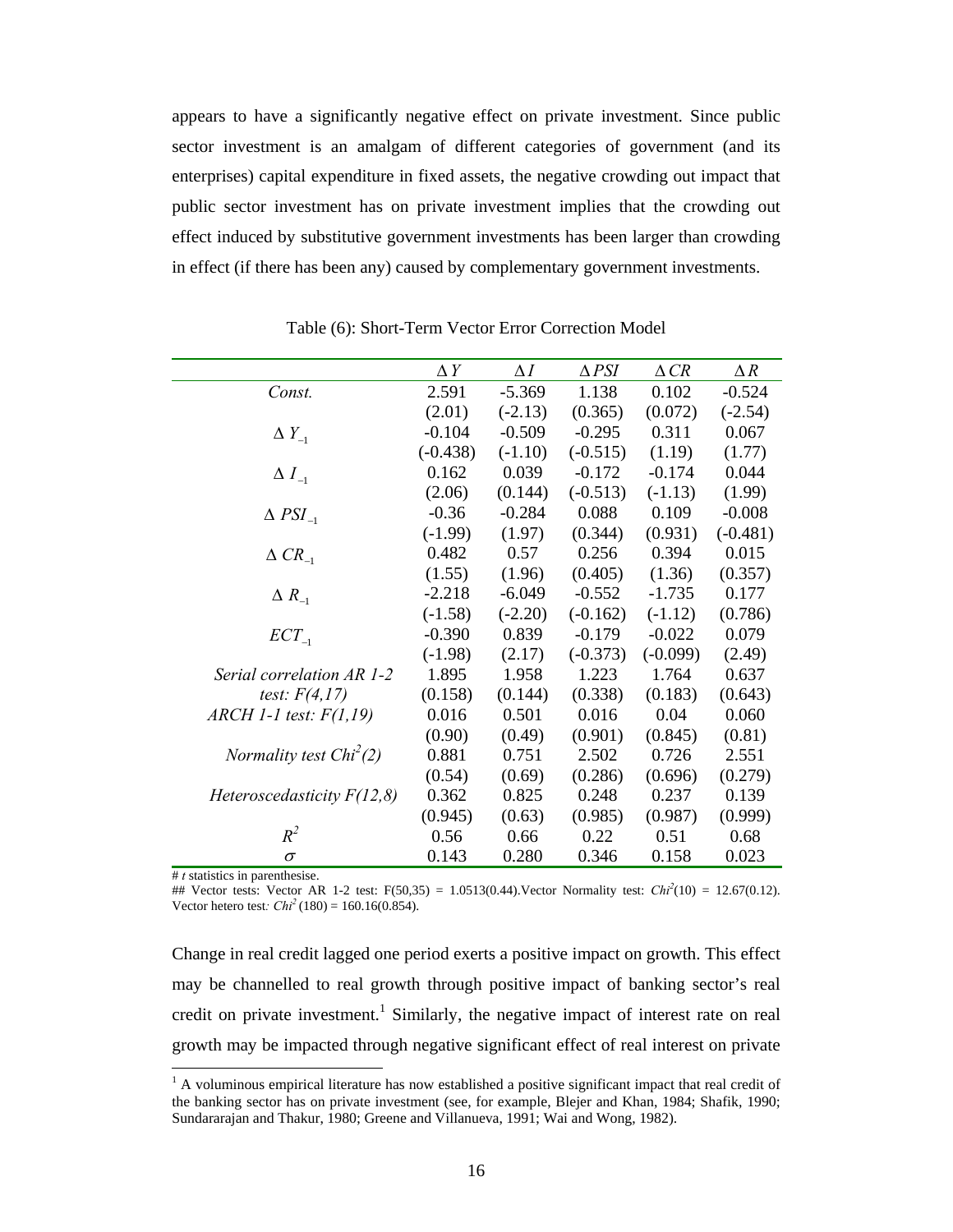investment. However, coefficients reported for both credit and interest rate appear to be insignificant in the growth equation. Coefficients on *ECT* in the estimated five equations reported in table (6) are consistent with weak exogeneity discussion carried out in the previous section. They appear significant in growth, private investment and interest rate equations, while reporting insignificant magnitudes in the public sector's investment and real credit equations.

#### **5. Conclusion and policy implications:**

Empirical discussion in this paper reveals that while investments of both public and private sectors exert positive long run effect on real output, in the short run government investment induces a crowding out impact on private investment and thereby negatively affects real growth. In view of sizable public sector in developing countries, government capital investment would have significant implications to private sector capital accumulation as well as to growth prospects. It has been simulated recently that a country should invest around 35% of its GDP to sustain a long-run growth of 7% to realise the long-run objective of eradicating poverty and destitution.<sup>1</sup> In the light of decreasing emphasis on state involvement in economic activities and growing movement towards more private sector participation, much of this investment should be expected to be accounted for by private sector initiatives. This has been expected to be around 22% of GDP for Sub-Saharan Africa, implying a 10% increase over an average of nearly 12%. Indeed, such a boost in private sector investment will not be enough to generate a tangible effect on long-run growth if not accompanied by increases in the 'quality' of that investment. With reference to Sudan, an increase in private investment to GDP ratio by nearly the same magnitude seems to be needed considering the 13% annual average over the last three decades. While the country achieved rates near 22% in some years in the last three decades (1976, 1981, and 1998), the policy issue arising is how to achieve a sustainable high private investment/GDP ratio of the magnitude that is deemed conducive to enhance growth and mitigate poverty. This in part rests on tailoring a suitable, enabling macroeconomic environment to surrogate such a considerable increase in private sector capital spending.

 $1$  See Sioum, 2002, p.35.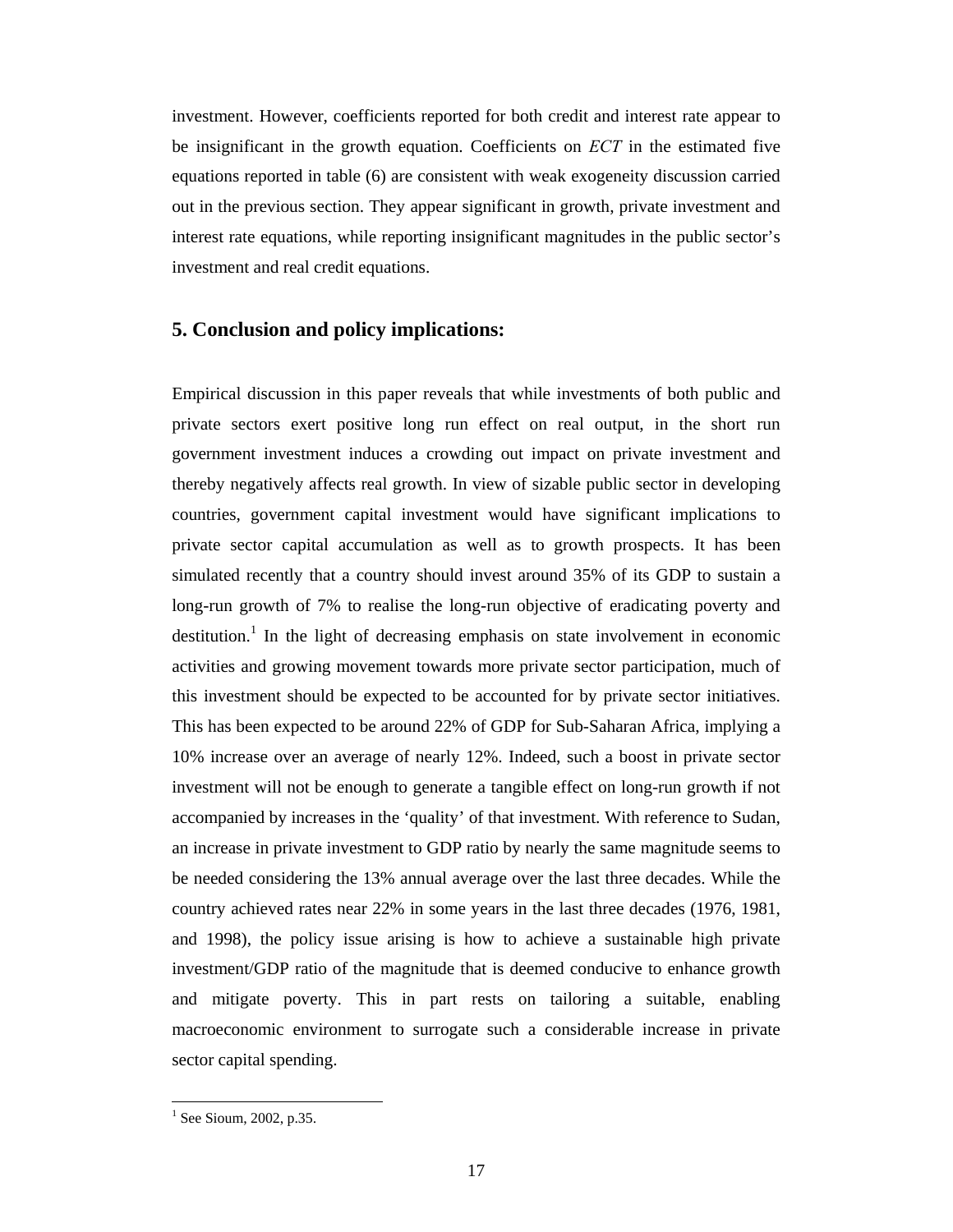It is legitimate to assign one aspect of accommodating macroeconomic milieu to public/private balance, which poses very important implications for private sector development. The implications of nature of output or investment composition in terms of ownership for long-run growth draw on two factors. First, in view of the positive impact of private investment increase on real growth, triggering off private sector resources to the end of expanding the physical capacities of the country by increasing physical capital accumulation would be likely to contribute positively to economic growth. Second, the nature of the relationship between public sector capital and private investment in terms of whether public sector investment is adversarial or complementary to the private sector would determine the potential impact of public sector capital spending on growth and prosperity. It is in the realm of public policy thus to maintain a delicate balance as to public/private sector contribution to output and investment. The subtlety of public policy making would rest in designing and implementing the sort of state capital spending policies that target sectors where an extra unit of public capital spending contributes positively to the private sector's expected profitability. It is near total intuition that redirecting public spending towards infrastructure would have a favourable impact on private sector investment, particularly in a country plagued by supply bottlenecks. Moreover, involvement of the state's capital in sectors far from being of an infrastructural nature may jeopardise favourable effects of public sector infrastructural investment; it has been noted in this study that negative impact of public sector capital has been large enough to cancel out any positive effects. This points to selectivity in choosing government investment programmes, while it favours 'emptying' more room for private sector participation.

The privatisation programme that the government of Sudan has launched in the early 1990s seems to be a step in this direction, though it suffers several shortcomings. While it unveils an implicit recognition of the state of the potential role the private sector could undergo to foster economic growth, it fails to trigger enough capital commitments by private investors. Perhaps it is necessary to point out that many 'privatised' enterprises were actually transferred to states governments and semiindependent non-profit making organisations. Further, downsizing of the state scale in some sectors, which is potentially vital to the private sector, remains a valid issue for public policy agenda, while still consistent with the general framework of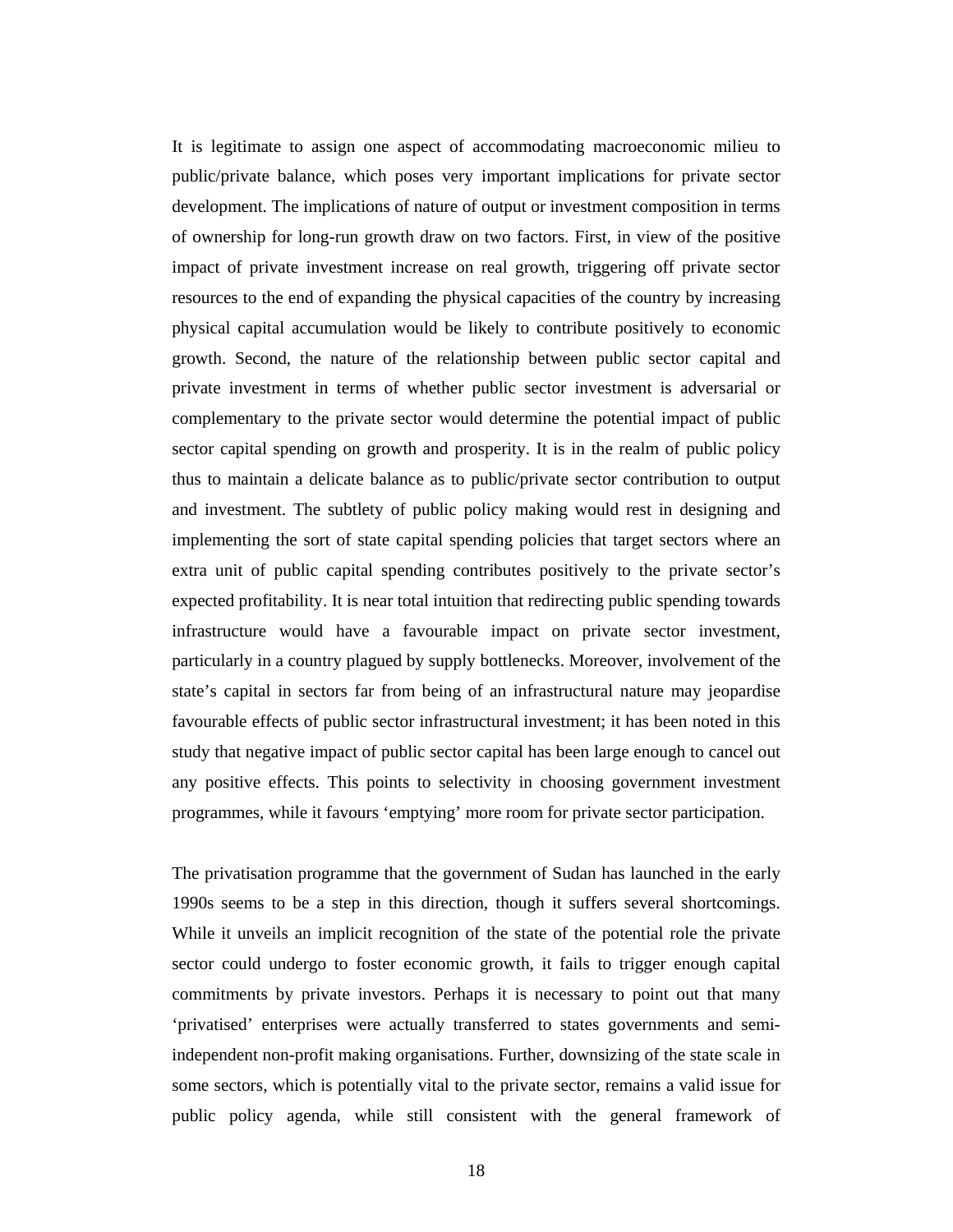privatisation that the government pursues. In this regard it perhaps appropriate to mention, as examples, the state ownership of the four sugar factories, in addition to engaging in joint ventures with foreign investors in the fifth factory (the sugar industry in Sudan is comprised of only five factories producing at different levels). Moreover, needless to say that the government running quite a few textile and spinning corporations exerts a pronounced competition in a sector that is far from being characteristically infrastructural, and which features several private ventures.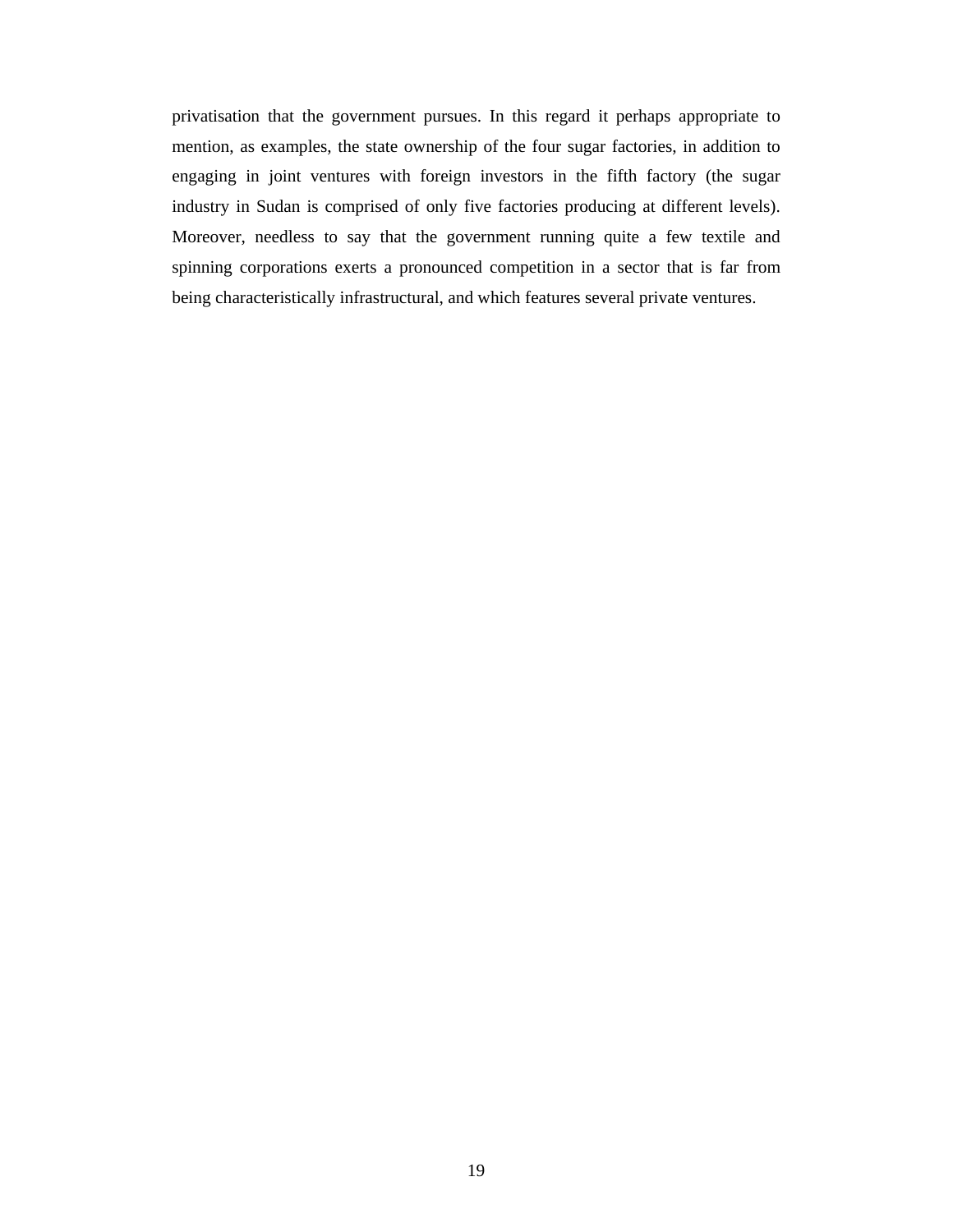#### References

- Aschauer, D. A. (1989), "Does Public Capital Crowd out Private Capital," *Journal of Monetary Economics*, 24, September, 171-88.
- Banerjee, A., J. Dolado, J. W. Galbraith, and D. F. Hendry (1993), Cointegration, Error Correction and the Econometric Analysis of Non-Stationary Data, Oxford University Press, Oxford.
- Beddies, C. (1999), "Investment, Capital Accumulation and Growth: Some Evidence from the Gambia 1964-98," *IMF Working Paper No. 117*, IMF, Washington, D. C.
- Binswanger, H. (1988), "The Impact of Infrastructure and Financial Institutions on Agricultural Output and Investment in India," *mimo*, World Bank.
- Blejer, M. I. and M. Khan (1984), "Government Policy and Private Investment in Developing Countries," *IMF Staff Papers*, 31, 2, June, 379-403.
- Brownbridge, M. (1994), Private Investment and Structural Adjustment in Developing Countries, unpublished Ph.D. thesis, IDPM, University of Manchester, England.
- Buiter, W. H. (1977), "Crowding-Out and the Effectiveness of Fiscal Policy," *Journal of Public Economics*, 7, 309-328.
- Charemza, W. W. and D. F. Deadman (1997), New Directions in Econometric Practice: General to Specific Modeling, Cointegration and Vector Autoregression,  $2<sup>nd</sup>$  edition, Edward Elgar Publishing, Cheltenham.
- Chhibber, A. and S. van Wijnbergen (1988), "Public Policy and Private Investment in Turkey," *Working Paper No. 120*, World Bank.
- David, P. and J. Scadding (1974), "Private Savings: Ultrarationality, Aggregation, and 'Dension's Law'," *Journal of Political Economy*, 82, 225-249.
- Davidson, J., D. F. Hendry, F. Srba, and S. Yeo (1978), "Econometric Modelling of the Aggregate Time Series Relationship Between Consumers' Expenditure and Income In the United Kingdom," *The Economic Journal*, 88, 661-92.
- Davidson, J. (1998), "Structural Relations, Cointegration and Identification: Some Simple Results and their Application," *Journal of Econometrics*, 87, 87-113.
- Dicky, D. A. and W. A. Fuller (1979), "Distributions of Estimators for Autoregressive Time Series with a Unit Root," *Journal of the American Statistical Association*, 74, 427-431.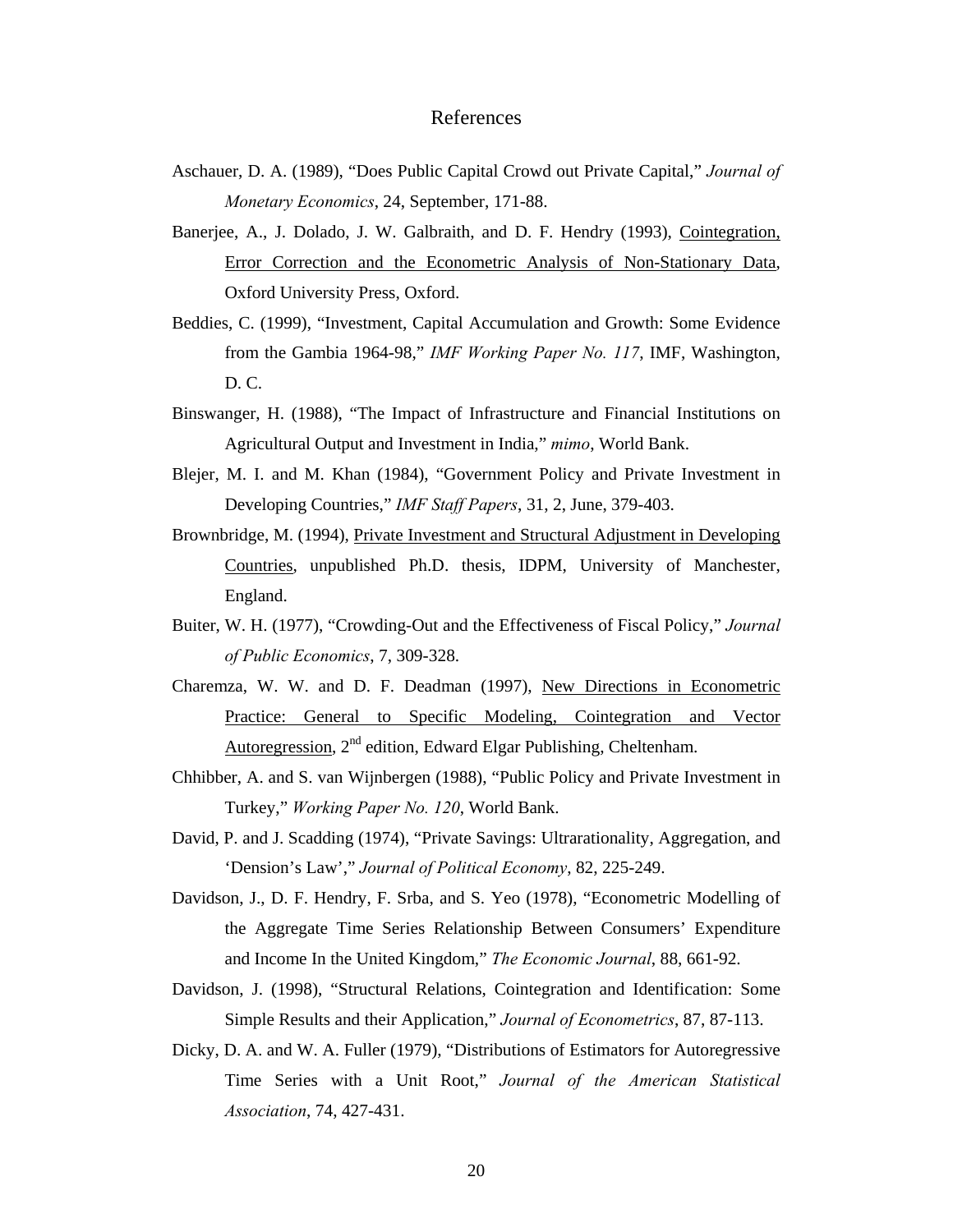- Dicky, D. A. and W. A. Fuller (1981), "Likelihood Ratio Statistics for Autoregressive Time Series with a Unit Root," *Econometrica*, 49, 1057-1072.
- Doornik, A. J. and D. F. Hendry (2001), Modelling Dynamic Systems Using PcGive 10, Volume II, Timberlake Consultants Ltd., London.
- Easterly, W. and R. Levine (2001), "It's not Factor Accumulation: Stylized Facts and Growth Models," *The World Bank Economic Review*, 15, 2, 177-219.
- Engle R. F., D. F. Hendry, and J-F Richard (1983), "Exogeneity," *Econometrics*, 51, 277-304.
- Engle R. F., D. F. Hendry, and J-F Richard (1994), "Exogeneity," in Testing Exogeneity, 39-70, N. R. Ericsson and J. S. Irons (eds.), Oxford University Press, Oxford.
- Ericsson R., D.F. Hendry, and E. Mizon (1998), "Exogeneity, Cointegration, and Economic Policy Analysis," *Journal of Business and Economic Statistics*, 16, 4, 370-87.
- Ermisch, J. F. and W. G. Huff (1999), "Hyper growth in an East Asian NIC: Public Policy and Capital Accumulation in Singapore," *World Development*, 27, 1, 21-38.
- Galbis, V. (1979), "Money, Investment and Growth in Latin America, 1961-1973," *Economic Development and Cultural Change*, 27, April, 423-43.
- Ghali, K. H. (1998), "Public Investment and Private Capital Formation in a Vector Error Correction Model of Growth," *Applied Economics*, 30, 837-844.
- Granger, C.W. J. (1969), "Investigating Causal Relations by Econometric Models and Cross-Spectral Methods," *Econometrica*, 37, 24-36.
- Greene, J. and D. Villanueva (1991), "Private Investment in Developing Countries: An Empirical Analysis," *IMF Staff Papers*, 38,1, 33-58.
- Harberger, A. C. (1972), "On Measuring the Social Opportunity Cost of Public Funds," in Project Evaluation: Collected Papers, A. Harberger (ed.), Chicago.
- Heller, P. S. (1975), "A Model of Public Fiscal Behaviour in Developing Countries: Aid, Investment, and Taxation," *The American Economic Review*, 65, June, 429-45.
- Hendry, D. F. and G. J. Anderson (1977), "Testing Dynamic Specification in Small Simultaneous Models: An Application to a Model of Building Society Behavior in the United Kingdom," in Frontiers of Quantitative Economics, 361-383, M. D. Intrilligator (ed.), North-Holland, Amsterdam.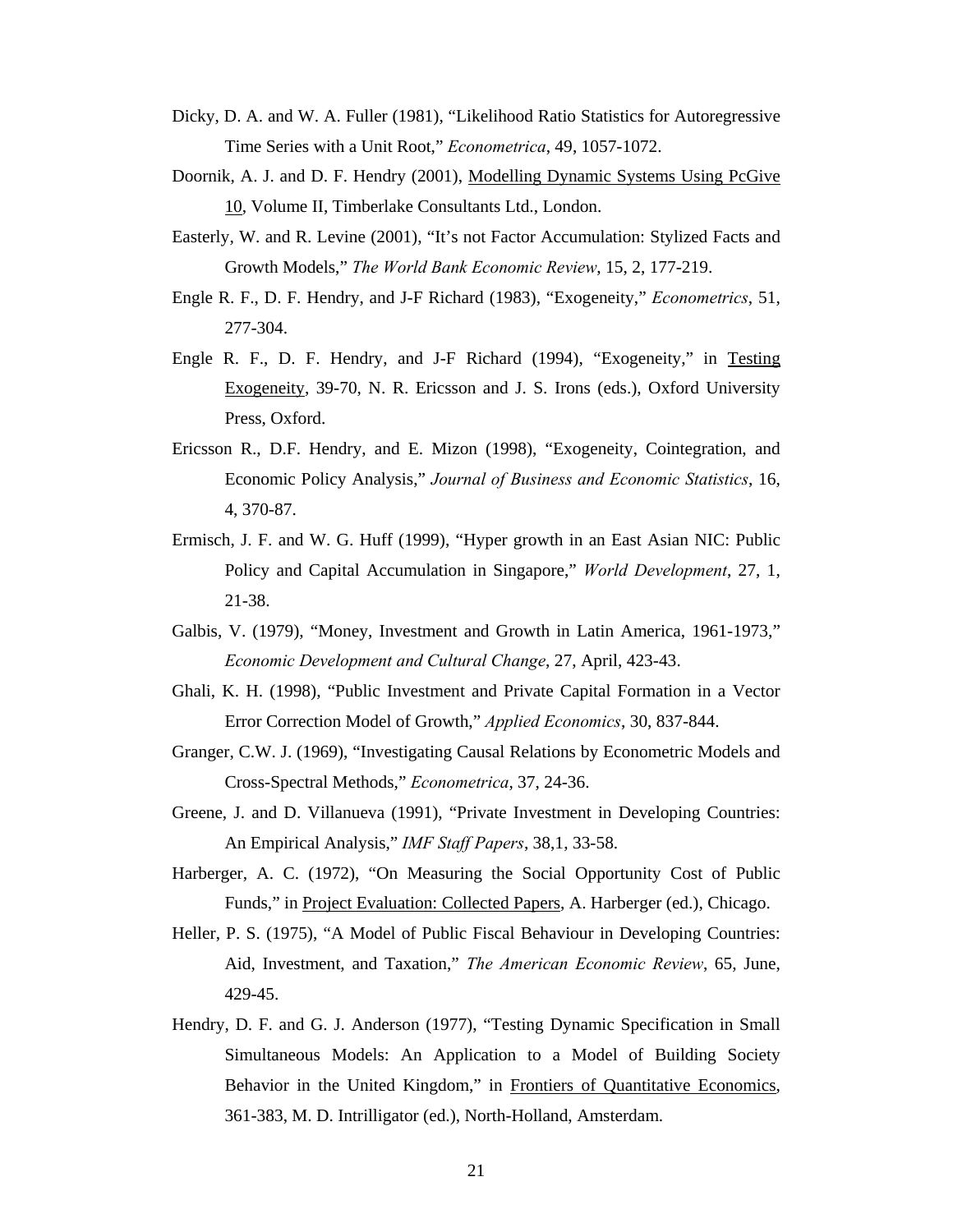- Johansen, S. (1988), "Statistical Analysis of Cointegration Vectors," *Journal of Economic Dynamics and Control*, 110, 495-525.
- Jones, C. (1995), "Time Series Tests of Endogenous Growth Models," *The Quarterly Journal of Economics*, 110, 495-525.
- Khan, M. (1996), "Government Investment and Economic Growth in the Developing World," *Pakistan Development Review*, 35, 4, 419-39.
- Khan, M. and C. M. Reinhart (1990), "Private Investment and Economic Growth in Developing Countries," *World Development*, 18, 1, 19-27.
- Khan, M. and M. S. Kumar (1997), "Public and Private Investment and the growth process in developing Countries," *Oxford Bulletin of Economics and Statistics*, 59, 1, 69-88.
- King, R. G. and R. Levine (1994), "Capital Fundamentalism, Economic Development, and Economic Growth," *Carnegie-Rochester Conference Series on Public Policy*, 40, 259-292.
- Lee, K. S. (1991), "Private Alternatives to Public Sector Investment Deficiencies: The Case of Nigerian Manufacturing," in Analytics of Economic Reforms in Sub-Saharan Africa, A. Chhibber and S. Fischer (eds.), The World Bank, Washington D. C.
- Naqvi, N. H. (2002), "Crowding-in or Crowding-out? Modelling the Relationship between Public and Private Capital Formation using Cointegration Analysis: The Case of Pakistan 1964-2000," *Paper Presented at the Development Economics Study Group Annual Conference*, 18-20 April 2002, School of Economics, University of Nottingham, England.
- Ogura, S. and G. Yohe (1977), " The Complementarity of Public and Private Capital and the Optimal Rate of Return to Government Investment," *The Quarterly Journal of Economics*, XCI, 651-62.
- Pereira, A. M. (2000), "Is All Public Capital Created Equal?," *Review of Economics and Statistics*, 82, 3, 513-518.
- Pereira, A. M. (2001), "On the Effects of Public Investment on Private Investment: What Crowds in What?," *Public Finance Review*, 29, 1, 3-25.
- Podrecca, E. and G. Carmeci (2001), "Fixed Investment and Economic Growth: New Results on Causality," *Applied Economics*, 33, 177-182.